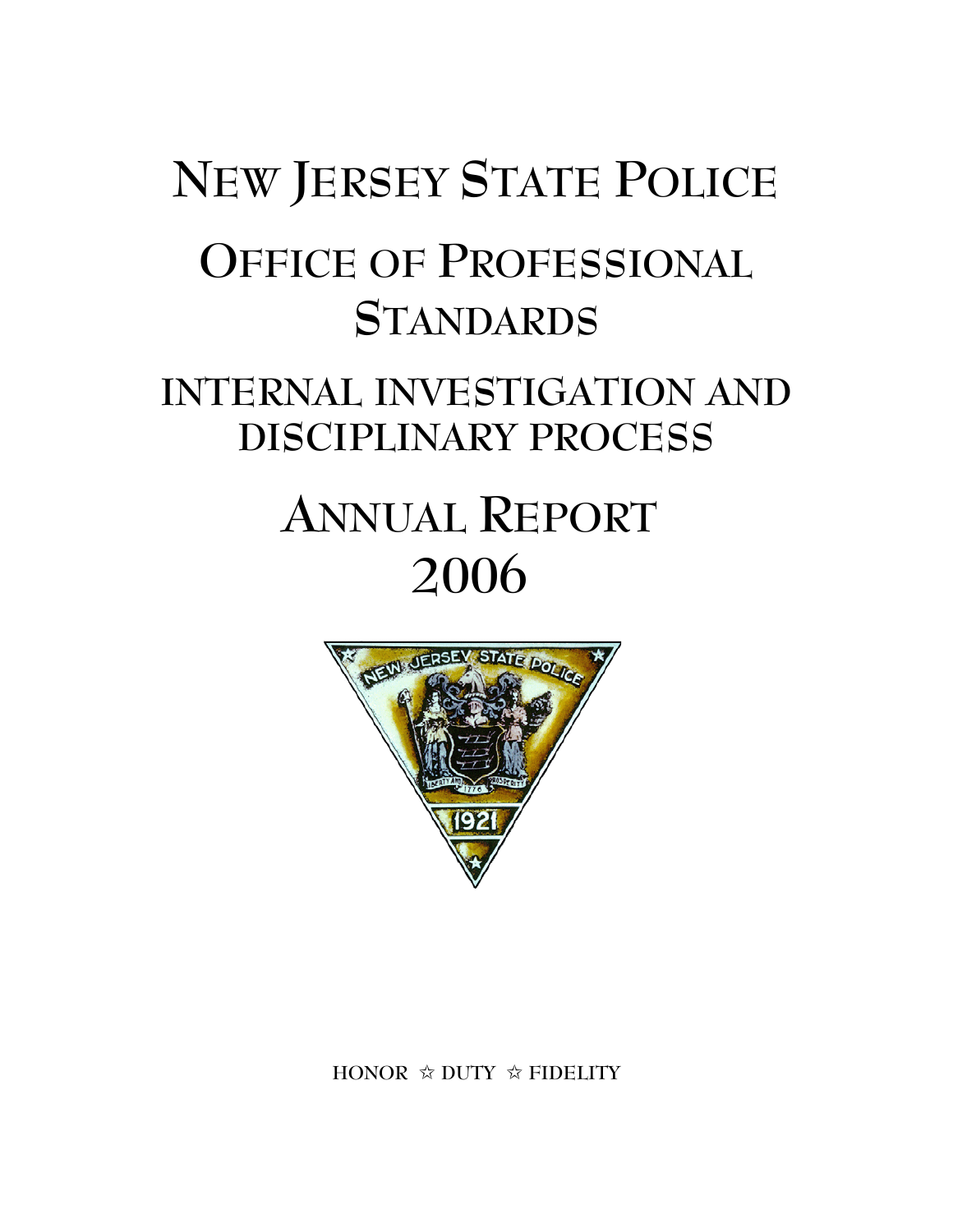| Staff Inspection Unit $\ldots \ldots \ldots \ldots \ldots \ldots \ldots \ldots \ldots \ldots \ldots \ldots$ |
|-------------------------------------------------------------------------------------------------------------|
|                                                                                                             |
|                                                                                                             |
|                                                                                                             |
|                                                                                                             |
| Five Year Comparison of Number of Incidents Reported (Chart)                                                |
| EEO / AA Investigations Forwarded to O.P.S. for Disciplinary Action                                         |
| Compliance Investigations Forwarded to O.P.S. for Disciplinary Action                                       |
| Five Year Breakdown of Incident Classifications (Table)                                                     |
|                                                                                                             |
| FIVE YEAR COMPARISON OF COMPLAINT SOURCES (Chart)                                                           |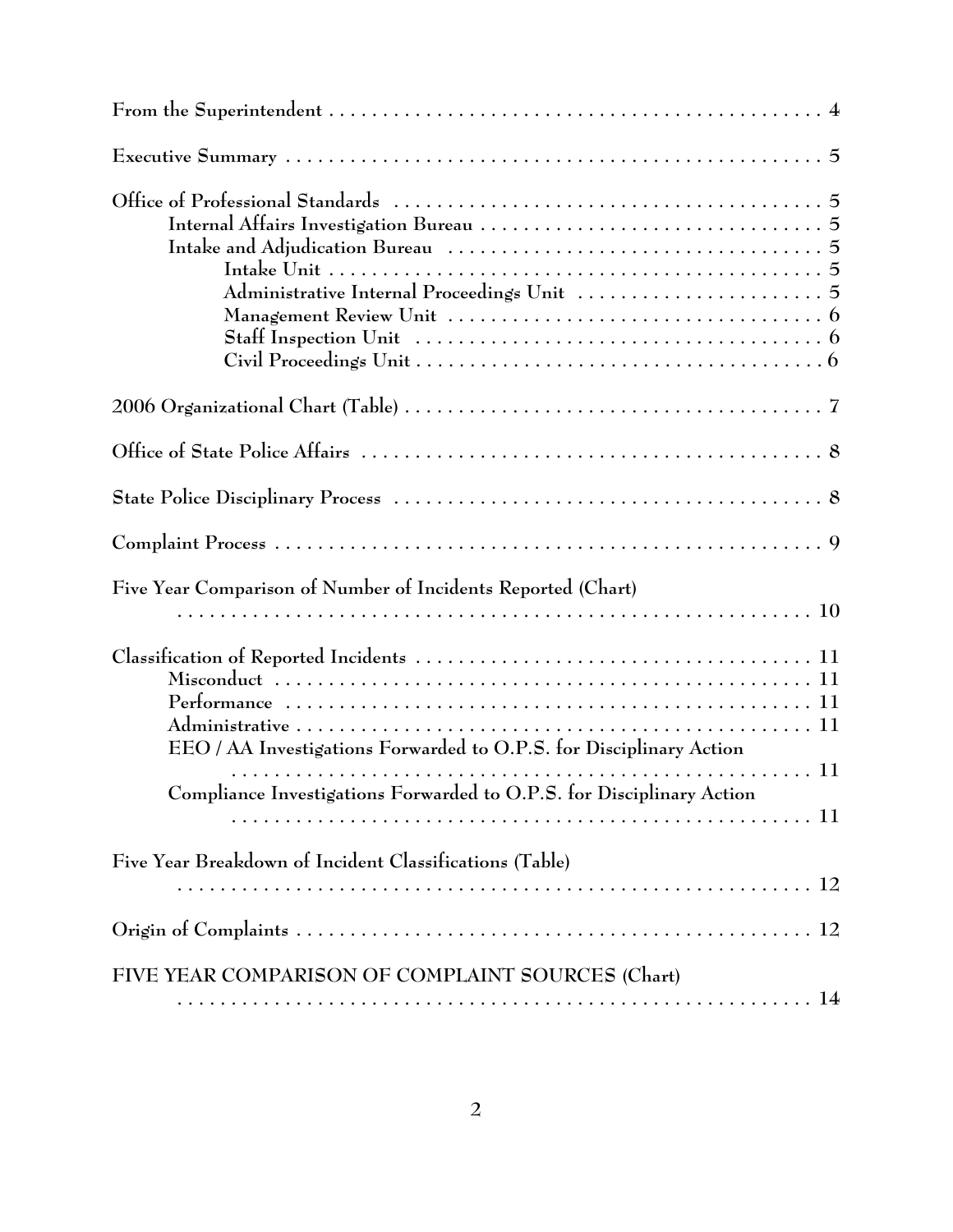| Criminal Proceedings Involving Division Members                         |
|-------------------------------------------------------------------------|
| Line of Duty: Citizen Initiated Criminal Matters                        |
| On-duty Conduct: State Police or Other Law Enforcement Agency Initiated |
|                                                                         |
|                                                                         |
|                                                                         |
| $3 - 58 - 6$<br>SUMMARY OF COMPLETED CASES (Table)<br>$\mathbb{Z}$ . 18 |
| Misconduct Investigations Opened in 2006                                |
| Summary of New Complaints (1998) 1999                                   |
|                                                                         |
|                                                                         |
|                                                                         |
|                                                                         |
|                                                                         |
|                                                                         |

**FROM THE SUPERINTENDENT...**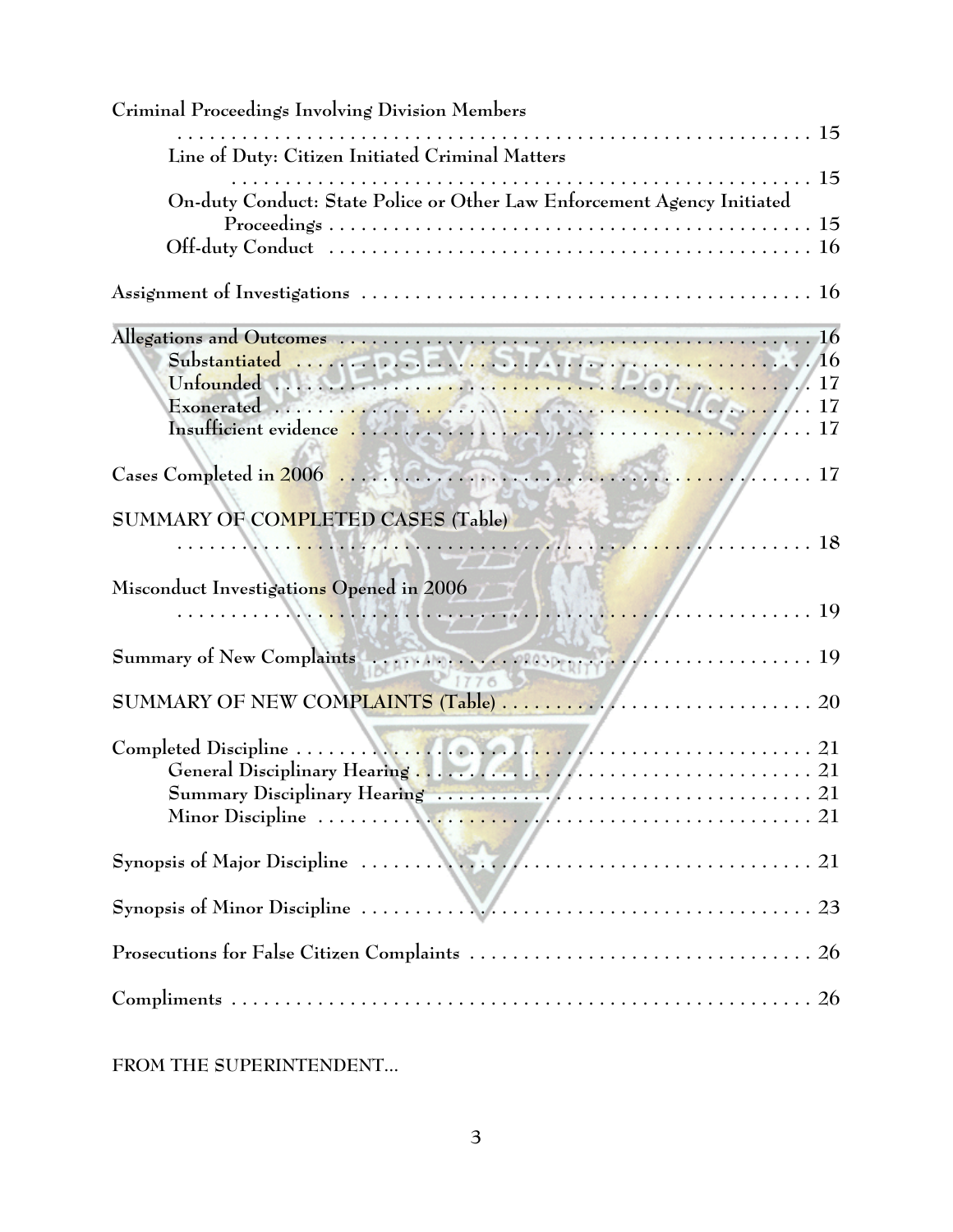**I am pleased to present the Governor, the Legislature and the citizens of New Jersey with the New Jersey State Police, 2006 Office of Professional Standards Annual Report ("the report"). The State Police began producing this report in 2000 in response to legislation whose purpose was to provide the public with an ability to examine and be reassured that the internal affairs function of the State Police is truly operating in a trustworthy and acceptable manner. Since that time, the annual report has been published containing information and in a format designed to satisfy that concern. This year is no exception. Herein, the reader will find topics including descriptions of the current Office of Professional Standards (OPS) table of organization and related office functions, an explanation of the classification process for all reportable incidents, the system by which incidents are addressed and disposed of, and finally a detailed analysis of the data compiled during 2006.**

**A law enforcement entity in a democratic society can tie its effectiveness directly to the level of trust it enjoys within the community it serves. A significant factor in gaining and maintaining that trust is ensuring that there is a strict allegiance to a highly professional, transparently operated internal affairs function. It necessarily follows then that the execution of the internal affairs function of a truly professional law enforcement entity is a demanding and dynamic undertaking which requires no less than eternal vigilance. I believe that a fair review of the 2006 Annual Report will support the proposition that the New Jersey State Police continues its commitment to eternal vigilance in this regard.** 

**Space and purpose prohibit my restating facts, figures and analysis here which are much more deliberately and appropriately reported within the following pages. However, to concisely make an important point, it is worth citing that the New Jersey State Police rank and file engaged in over two million police/citizen contacts during the calendar year 2006. Every single complaint stemming from those contacts (in addition to any non police-action complaints) reported to the OPS was, without exception, assigned a number, classified, administered and addressed according to the long-accepted system currently in place.** 

**To further ensure that our highly developed system of checks and balances is intact and perennially reliable, the Office of State Police Affairs (OSPA), Office of the Attorney General, continues in its role as independent auditor of the OPS' functions. Twice annually, the OSPA conducts a comprehensive audit of the OPS functions including a thorough critique of all misconduct cases closed during the period under review. To date, these audits have reinforced the proposition that the OPS continues to operate at a high level of proficiency with impeccable allegiance to police accountability.**

**My commitment to the mission of the Office of Professional Standards remains paramount and my support for the function unwavering. I want to express my sincere appreciation for the hard work and dedication of the men and women of that office as, once again, I present to you the 2006 Office of Professional Standards Annual Report.** 

**Honor, Duty, and Fidelity**

**Joseph R. Fuentes Colonel Superintendent**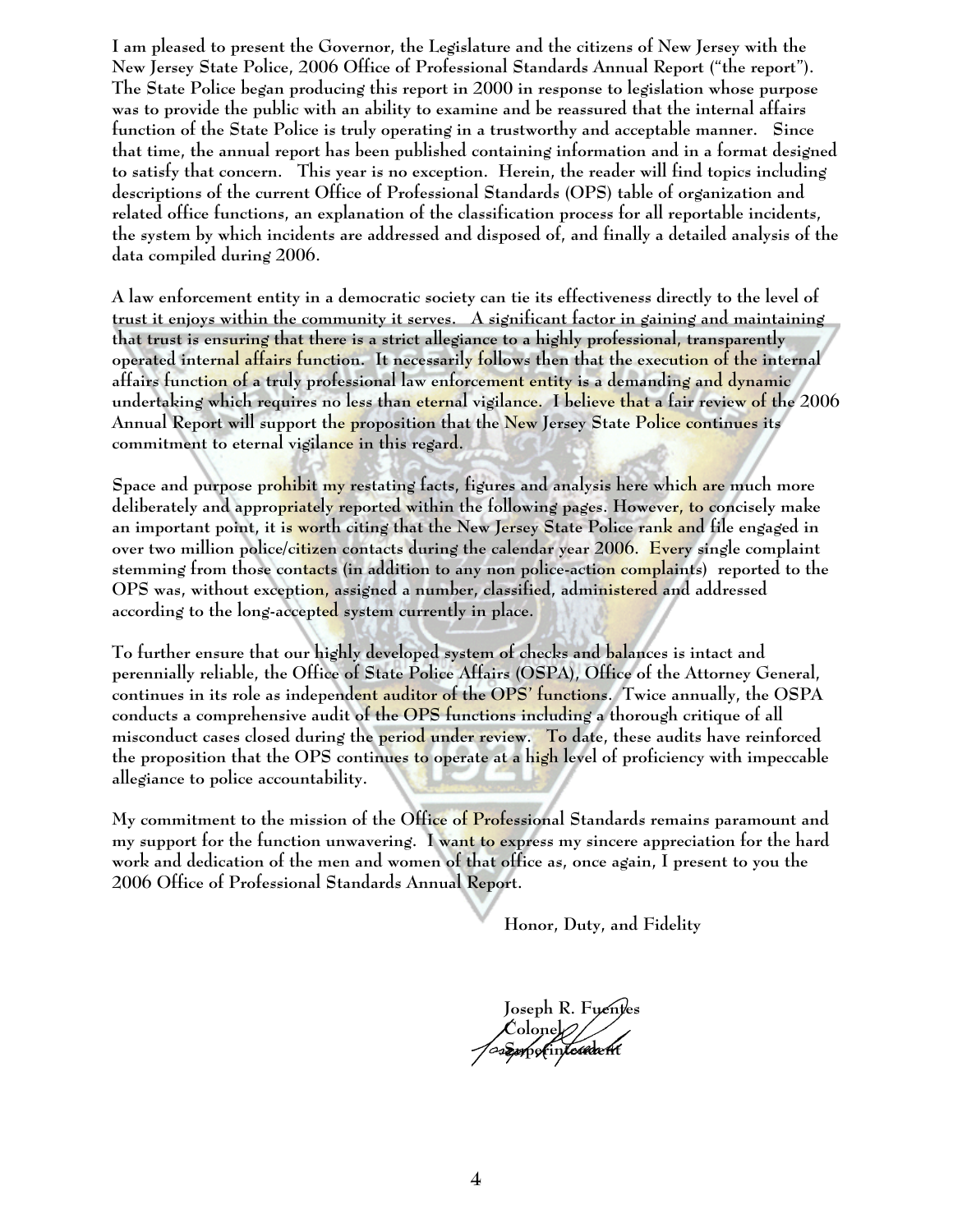## **EXECUTIVE SUMMARY**

**This report is intended to provide the Governor, State Legislature, the citizens of the State of New Jersey, and all other interested parties a brief history of the State Police internal affairs process and a comprehensive look at the disciplinary system employed by the Division. Included in the report are explanations of how the Division receives complaints, classifies the allegations, assigns cases for investigation, and adjudicates substantiated charges against enlisted members. The report also provides overviews of major and minor discipline imposed in 2006 as the result of substantiated allegations and other actions taken by the Division to address aberrant behavior.**

## **OFFICE OF PROFESSIONAL STANDARDS**

**In 1999, the Attorney General's Office conducted a review of the Division's disciplinary system. As a result of this review, the Internal Affairs Bureau was reorganized and the Office of Professional Standards was established. The investigative and adjudication functions were transferred from the Division Staff Section and placed under the control of a major reporting directly to the superintendent. During 2001, the Division Standing Operating Procedure that governs the Office of Professional Standards was completely revised, and the new policy was adopted in January 2002. This revision ultimately resulted in the formation of two distinct bureaus within the office. On December 31, 2006, the Office of Professional Standards consisted of 72 persons. This includes 17 professional support personnel and 55 enlisted persons.**

### **INTERNAL AFFAIRS INVESTIGATION BUREAU**

**The Internal Affairs Investigation Bureau is responsible for investigating all misconduct complaints made against enlisted members of the State Police. This bureau is commanded by a captain holding the position of bureau chief. The bureau also has an assistant bureau chief holding the rank of lieutenant.** 

## **INTAKE AND ADJUDICATION BUREAU**

**The Intake and Adjudication Bureau is also commanded by a captain, as bureau chief, and lieutenant, as assistant bureau chief. The bureau is divided into four units with varying responsibilities:**

**The Intake Unit: Accepts, classifies, and assigns or refers all reportable incidents received by the Office of Professional Standards. This unit is also responsible for notifying complainants of the Division's response to the complaints.** 

**The Administrative Internal Proceedings Unit: Responsible for the adjudication of substantiated allegations, convening disciplinary hearings, tracking civil complaints against the Division and its members, and also acts as a liaison between the Office of Professional Standards and the Office of the Attorney**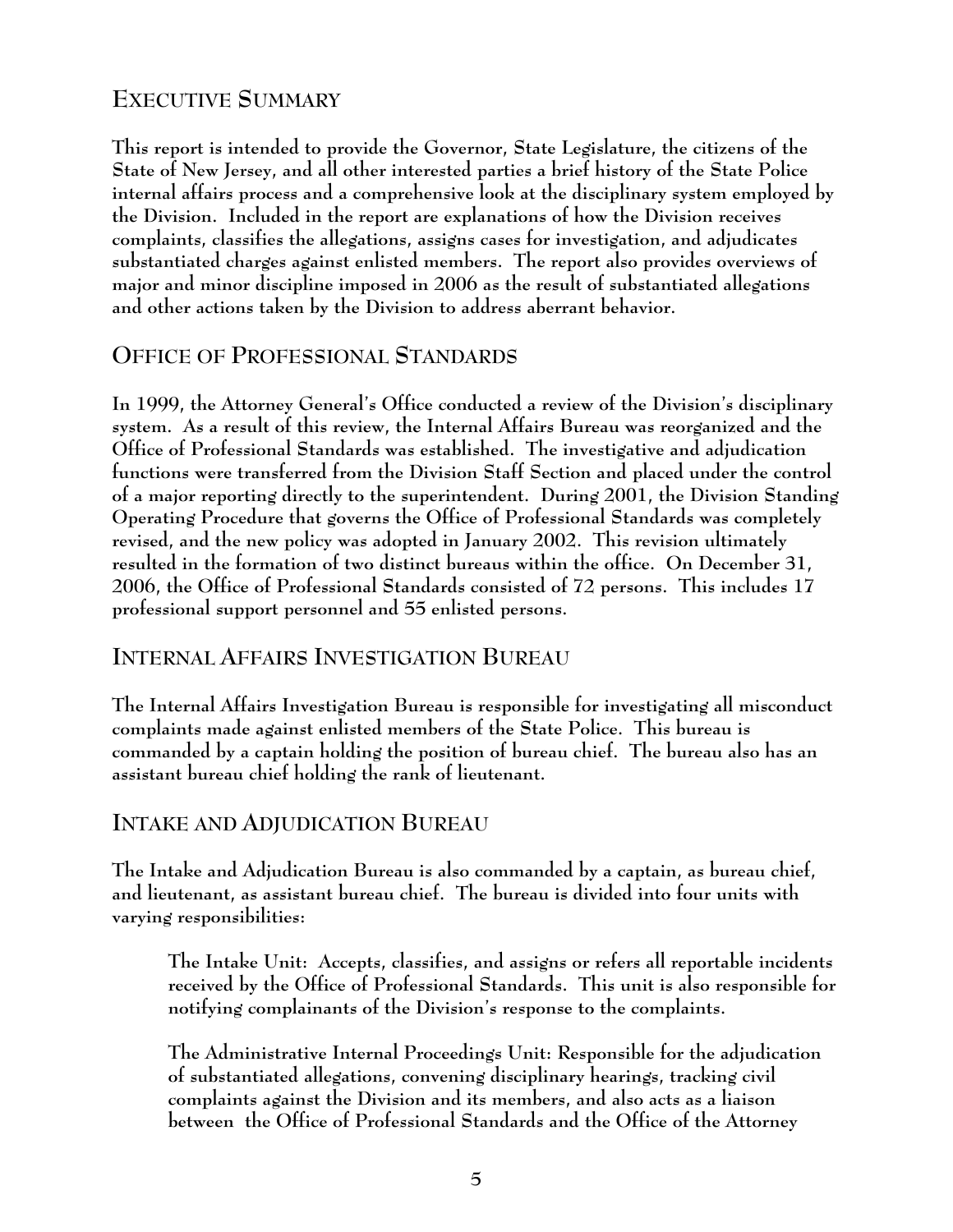**General, Office of State Police Affairs, Division of Law, and the Office of Administrative Law.**

**The Management Review Unit: Responsible for the design, implementation, documentation, evaluation, and improvement of the Division's internal controls. The Unit also assists sections and bureaus in developing systems of review for the cost effective use of resources and reviews all procedures concerning division financial accounts.** 

**The Staff Inspection Unit: Responsible for instructing field officers in proper inspection techniques, reviewing inspection reports submitted by field supervisors, conducting evidence and administration inspections of stations and field units, and examining supervisory mobile video recording reviews.** 

**The Civil Proceedings Unit: Responsible for recording and classifying all civil actions filed against the Division or its individual members. The unit reviews and forwards to the proper agency all requests for legal representation, whether criminal or civil. Further, the unit acts as liaison between the Superintendent's Office, Chief of Staff, and the Office of Professional Standards Commanding Officer to the appropriate entities of the Attorney General's Office regarding civil litigation matters. In addition, the unit compiles and provides, in a timely and thorough manner, all requests for discovery demands in civil litigation to the Attorney General's Office. The Unit is also charged with researching policies, procedures, training and disciplinary issues in relation to legal matters concerning the Division. Finally, the unit ensures all requests for public records are handled in accordance with the procedures set forth in S.O.P. D4, Open Public Records Act.**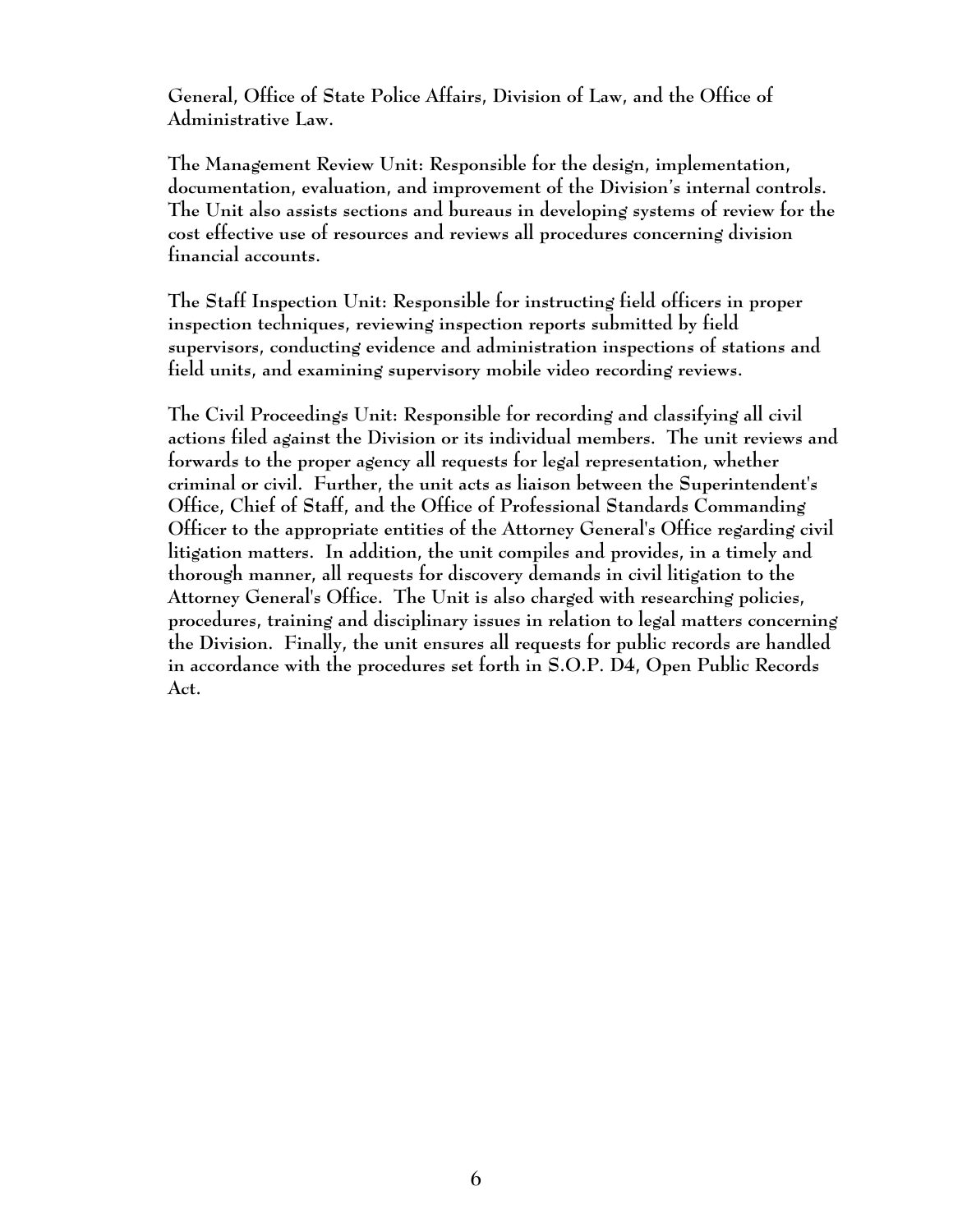## **Office of Professional Standards 2006 Organizational Chart**

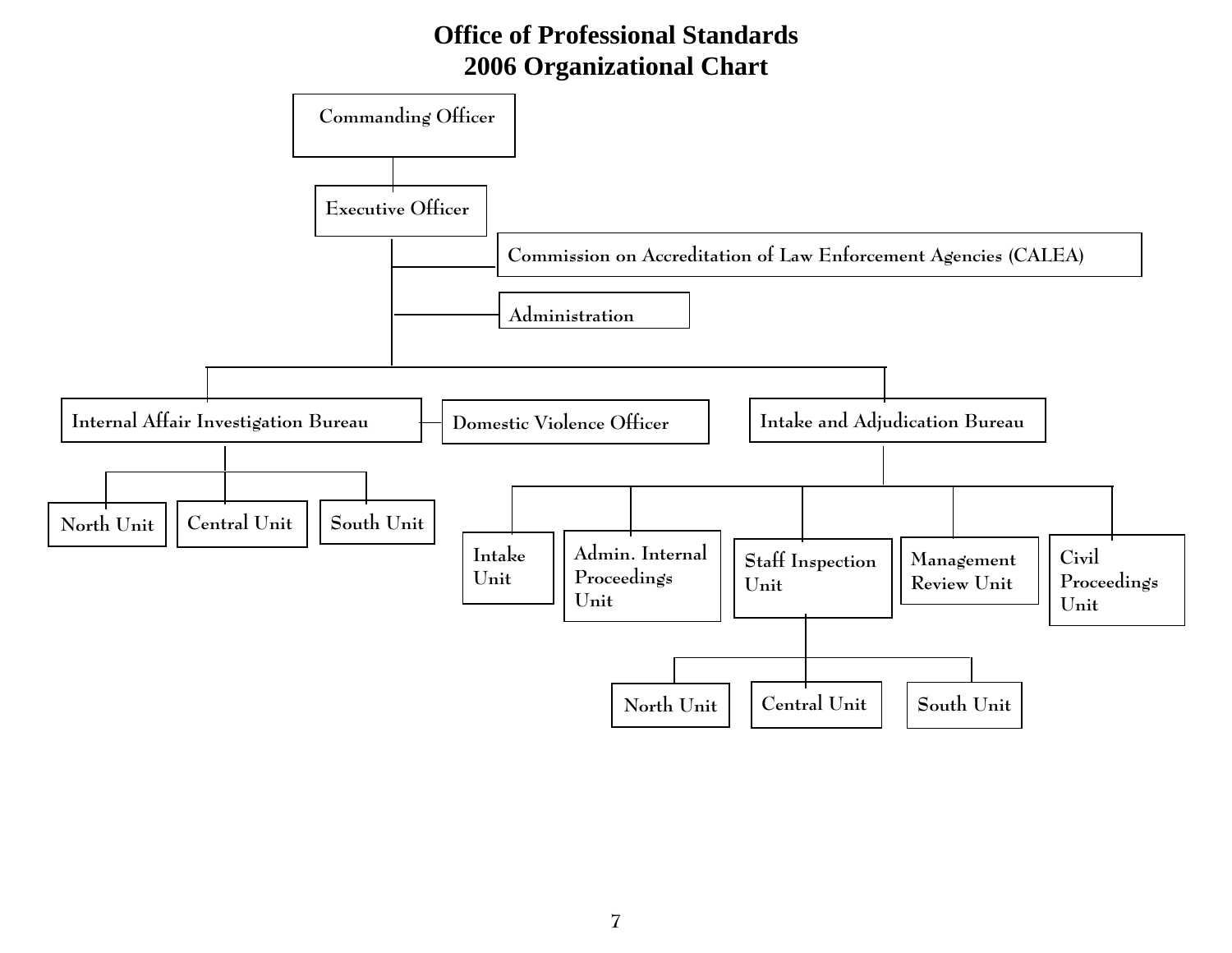## **OFFICE OF STATE POLICE AFFAIRS**

**The Office of State Police Affairs, within the Office of the Attorney General, was established by the Attorney General in 1999 as an external entity to the State Police that continues to work jointly with the Division reviewing all complaints, investigations and adjudications handled by the Office of Professional Standards. The Office of State Police Affairs also has the authority and staff to conduct its own investigations as well as to handle matters at the request of the State Police.** 

**In addition to its direct monitoring work, the Office of State Police Affairs functions as the liaison between the State Police, the Independent Monitoring Team, and the Department of Justice's Civil Rights Division.**

**The commitment by the State of New Jersey, the Attorney General, and the Superintendent to the most thorough, fair, and efficient system possible is demonstrated by the dedication to the investigative and support personnel assigned to the Office of Professional Standards and the development and acquisition of a state of the art information technology case tracking system.**

#### **STATE POLICE DISCIPLINARY PROCESS**

**The New Jersey State Police is a statewide police organization that provides a full range of police services. During 2006, the sworn complement was 3,009 at its highpoint. The civilian complement peaked at 1,565. In 2006, troopers were involved in an excess of two million police/citizen contacts. Many of these interactions were routine. Many involved stressful and critical situations.**

**The disciplinary system of the New Jersey State Police is unique within the state. The New Jersey Supreme Court has recognized:**

**Unlike the comparably routine issues of discipline that might arise in connection with employees in other departments of state government, the discipline of state troopers implicates not only the proper conduct of those engaged in the most significant aspects of law enforcement, involving the public safety and the apprehension of dangerous criminals, but also the overall effectiveness, performance standards, and morale of the State Police. As such, discipline of state troopers involves the most profound and fundamental exercise of managerial prerogative and policy.1**

**The State Police, as an employer, is made up of 4,574 employees including the aforementioned sworn members and the Division's civilian professional and support personnel. Due to the unique mission of the State Police, the Office of Professional Standards handles complaints from the public about troopers' conduct and allegations of criminal conduct by members.** 

**<sup>1</sup> State of New Jersey v. State Troopers Fraternal Association, 134 N.J. 393, 416 (1993)**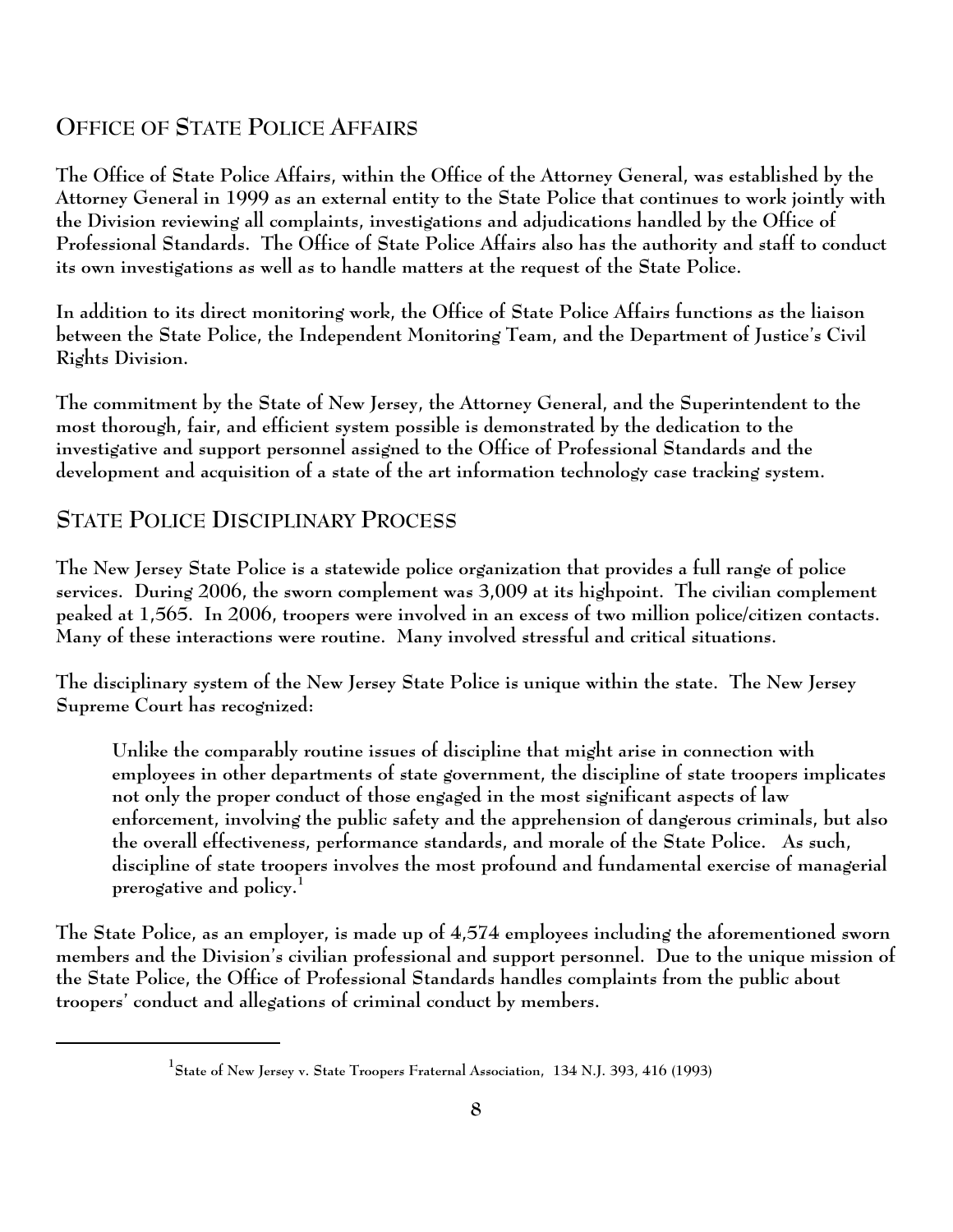**The statistics and cases embodied in this report represent all disciplinary matters involving troopers. It would be inaccurate to attribute the sum of these statistics and cases to allegations solely arising from citizen complaints alleging line of duty misconduct on the part of a trooper. The statistics also include internally generated allegations of violations of the Division's Rules and Regulations, as well as complaints of misconduct while off duty.**

## **COMPLAINT PROCESS**

**The New Jersey State Police accepts, reviews, and responds to all complaints received from the public. Complaints may be made in person at any State Police facility, by telephone or fax, or through the mail. The Office of Professional Standards does not accept direct e-mail complaints, but other state agencies, such as the Office of the Attorney General, Citizen Services, occasionally forward complaints of this nature that they receive. These include anonymous complaints, complaints from third party witnesses, and complaints from parties not directly involved in the incident from which an allegation arises. Notwithstanding the occurrence of citizens requesting to withdraw a previously made complaint, the investigation is continued with or without the assistance of the citizen making the complaint. The investigative process assesses the propriety of all conduct during the incident in which the alleged misconduct occurred. If during the course of an investigation there is an indication that misconduct occurred other than that alleged, the Division also investigates the additional potential misconduct to its logical conclusion.**

**The Intake Unit of the Office of Professional Standards is responsible for receiving, documenting, processing, classifying, and disseminating all complaints against sworn members of the New Jersey State Police alleging misconduct or violations of State Police Rules and Regulations. This includes complaints made by citizens, as well as employment-related disciplinary matters.**

**During 2006, 1,039 total incidents were reported and classified compared to 1,088 in 2005. This represents a 4.5% decrease in the number of reportable incidents received in the year 2006 over those received in the year 2005, while the total number of the Division's enlisted personnel increased by 12 enlisted members or a 0.5% increase for the same period.**

**The Division has continued its commitment to ensuring that members of the public have ease of access to the compliment/complaint system. In addition, every on-duty member interacting with the public carries informational brochures and compliment/ complaint forms which must be provided to anyone who objects to or compliments the trooper's conduct. Also, during 1999, the State Police instituted and advertised a toll free hot line available twenty-four hours which goes directly to the Office of Professional Standards.** 

**Finally, the Office of State Police Affairs, within the Office of the Attorney General, external to the State Police, accepts and investigates complaints while providing an alternative to citizens concerned about complaining directly to the State Police. Each of these initiatives has continued to provide citizens significantly more opportunities to provide feedback, compliments or complaints about the operation of the Division and its personnel.**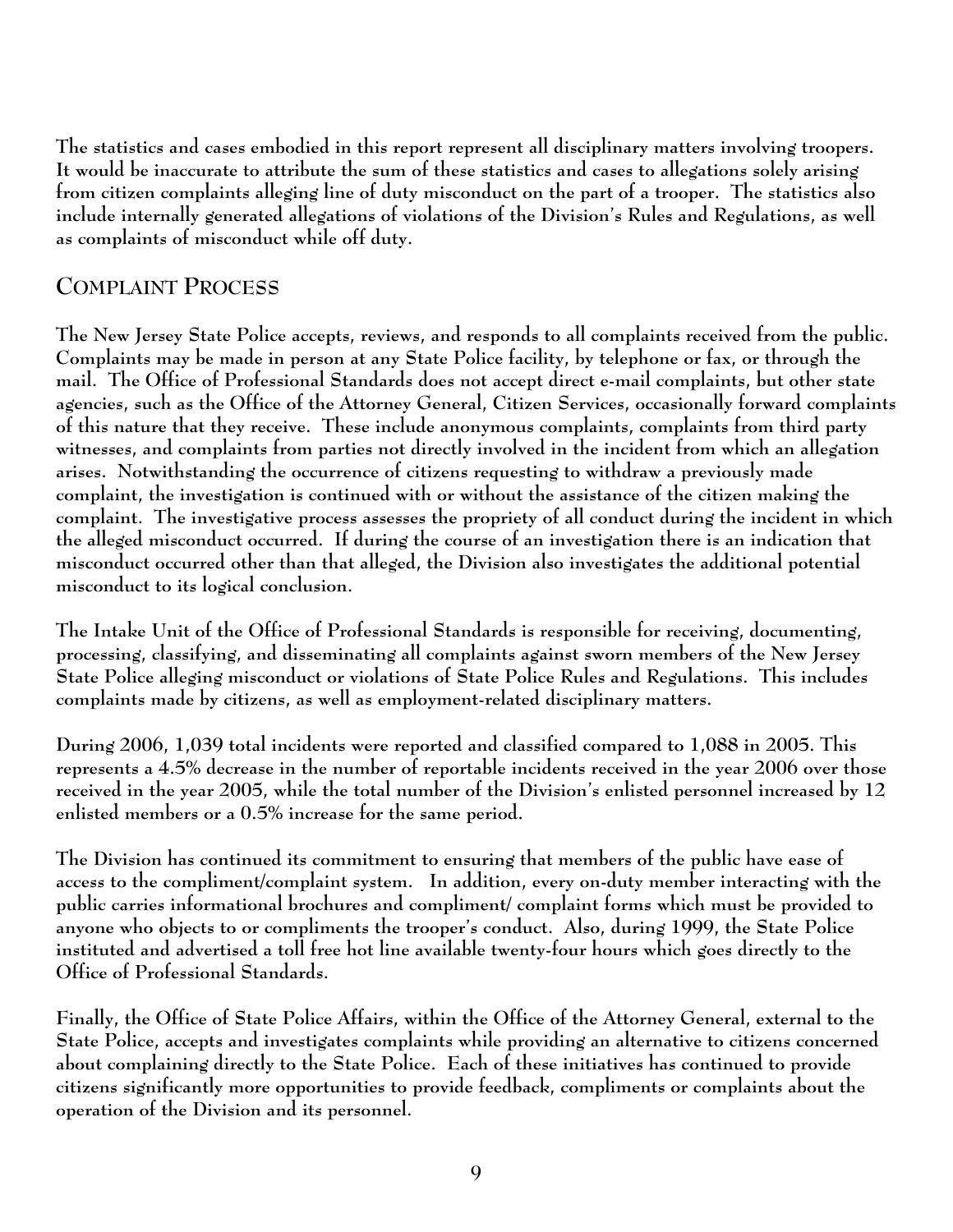

**Five Year Comparison of Number of Incidents Reported**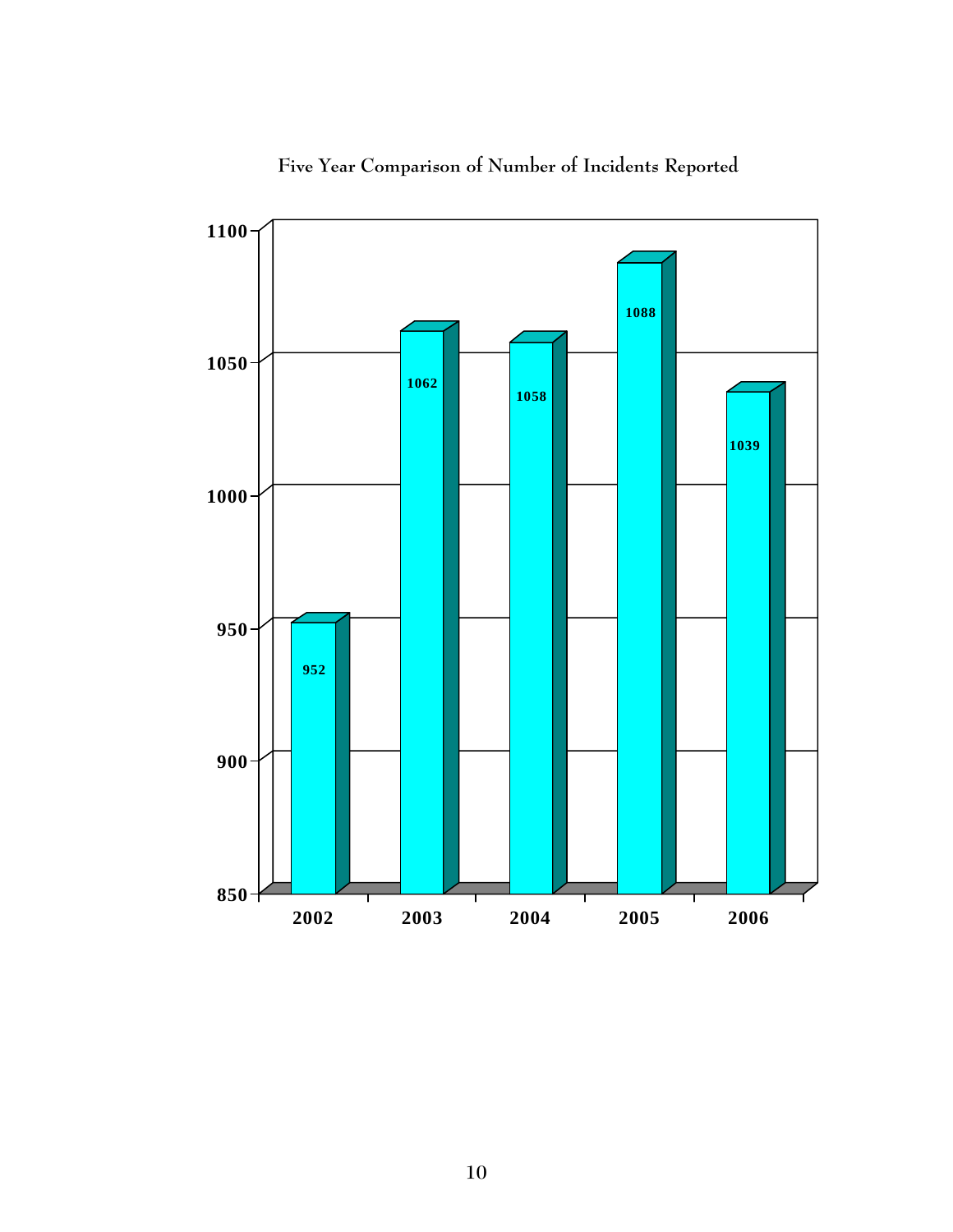## **CLASSIFICATION OF REPORTED INCIDENTS**

### **MISCONDUCT**

**When incidents are reported to the Office of Professional Standards, they are placed in one of four categories after being reviewed by the Office of Professional Standards Command Staff members. If the Division receives a complaint that a trooper has committed a serious, willful, or wanton violation of the Division's Rules and Regulations, Standing Operating Procedures, or any applicable federal or state statutes, the matter is classified as Administrative Misconduct, and an Internal Investigation is initiated.**

#### **PERFORMANCE**

**When a complaint is reviewed and it is determined that an enlisted member of the Division committed a minor infraction, the matter is classified as a Performance Issue. These matters are returned to the members' command for resolution. The command is required to assign a supervisor not in the member's direct chain of command to handle the complaint. The supervisor is required to submit a Performance Incident Disposition Report to the Office of Professional Standards through his/her chain of command detailing the corrective actions taken to resolve the issue.**

#### **ADMINISTRATIVE**

**When the standard Office of Professional Standards review of the reported incident reveals that a trooper has not violated any of the Division's Rules and Regulations, Standing Operating Procedures, or applicable federal or state laws, the incident is classified as an Administrative matter.**

**EQUAL EMPLOYMENT OPPORTUNITY/ AFFIRMATIVE ACTION INVESTIGATION FORWARDED TO O.P.S. FOR DISCIPLINARY ACTION**

**When the Division's operations, under the review auspices of the "Office of Workplace Policy, Administrative, and Enforcement", conducts an investigation, in which allegations are substantiated against enlisted members, those cases are forwarded to the Office of Professional Standards for adjudication and disciplinary action.**

**COMPLIANCE INVESTIGATIONS FORWARDED TO O.P.S. FOR DISCIPLINARY ACTION When the Administrative Absence Unit in the Human Resource Management Bureau detects and substantiates a violation of the Division's medical leave policy, it forwards the case to the Office of Professional Standards for adjudication and disciplinary action.**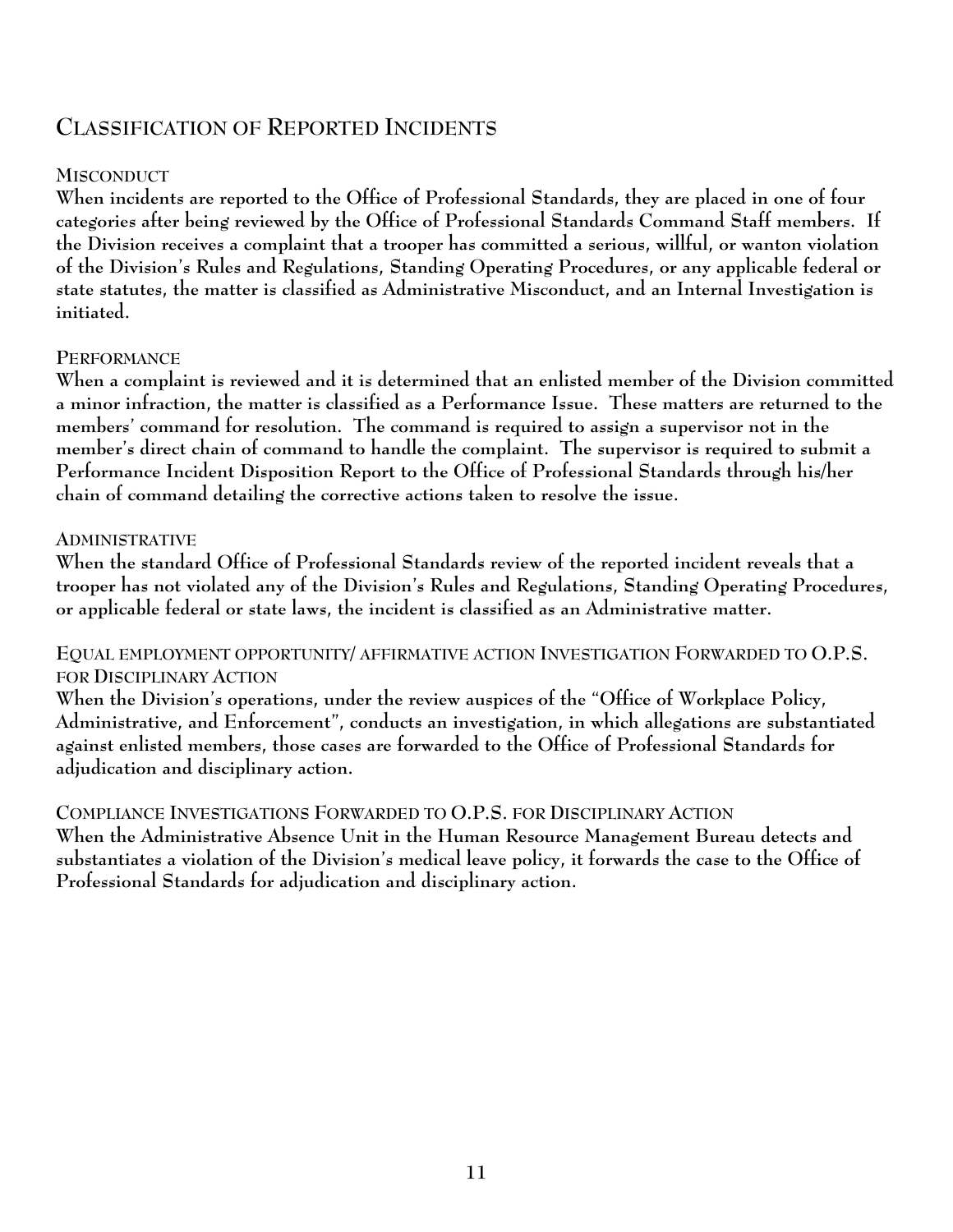|                                                                       | 2002 | 2003           | 2004           | 2005             | 2006             |
|-----------------------------------------------------------------------|------|----------------|----------------|------------------|------------------|
| <b>MISCONDUCT</b>                                                     | 391  | 414            | 407            | 413              | 345              |
| PERFORMANCE                                                           | 262  | 300            | 232            | 277              | 220              |
| <b>ADMINISTRATIVE ISSUES</b>                                          | 294  | 340            | 414            | 398              | 472              |
| <b>COMPLIANCE</b>                                                     |      | $\overline{2}$ | $\overline{4}$ | $\boldsymbol{0}$ | $\boldsymbol{0}$ |
| EEO/AA INVESTIGATIONS<br>FORWARDED TO O.P.S. FOR<br><b>DISCIPLINE</b> | 5    | 6              | $\mathbf{1}$   | $\Omega$         | $\overline{2}$   |
| <b>TOTALS</b>                                                         | 952  | 1,062          | 1,058          | 1,088            | 1,039            |

**Five Year Breakdown of Incident Classifications**

#### **ORIGIN OF COMPLAINTS**

**In 2006, of the 345 total misconduct complaints, 226 (66%) were initiated by members of the public and 119 (34%) were initiated internally. Of the misconduct complaints initiated by the public, 131 (58%) involved citizens who had been arrested or issued a motor vehicle summons by a member of the State Police. In addition, the Office of Professional Standards received 220 reportable incidents which were classified as Performance Issues; 198 (90%) of these complaints were initiated by members of the public and 22 (10%) were initiated internally. For the purposes of the chart displayed on page 17, the cumulative number of Performance Issues and Misconduct Complaints is being used.**

**In 2005, of the 413 total misconduct complaints, 286 (69%) were initiated by members of the public and 127 (31%) were initiated internally. Of the misconduct complaints initiated by the public, 152 (53%) involved citizens who had been arrested or issued a motor vehicle summons by a member of the State Police. In addition, the Office of Professional Standards received 277 reportable incidents which were classified as Performance Issues; 251 (91%) of these complaints were initiated by members of the public and 26 (9%) were initiated internally.** 

**In 2004, of the 407 total misconduct complaints, 301 (74%) were initiated by members of the public and 106 (26%) were initiated internally. Of the misconduct complaints initiated by the public, 156 (51.8%) involved citizens who had been arrested or issued a motor vehicle summons by a member of the State Police. In addition, the Office of Professional Standards received 232 reportable incidents which were classified as Performance Issues; 213 (92%) of these complaints were initiated by members of the public and 19 (8%) were initiated internally. For the purposes of the chart displayed below, the cumulative number of Performance Issues and Misconduct Complaints is being used.**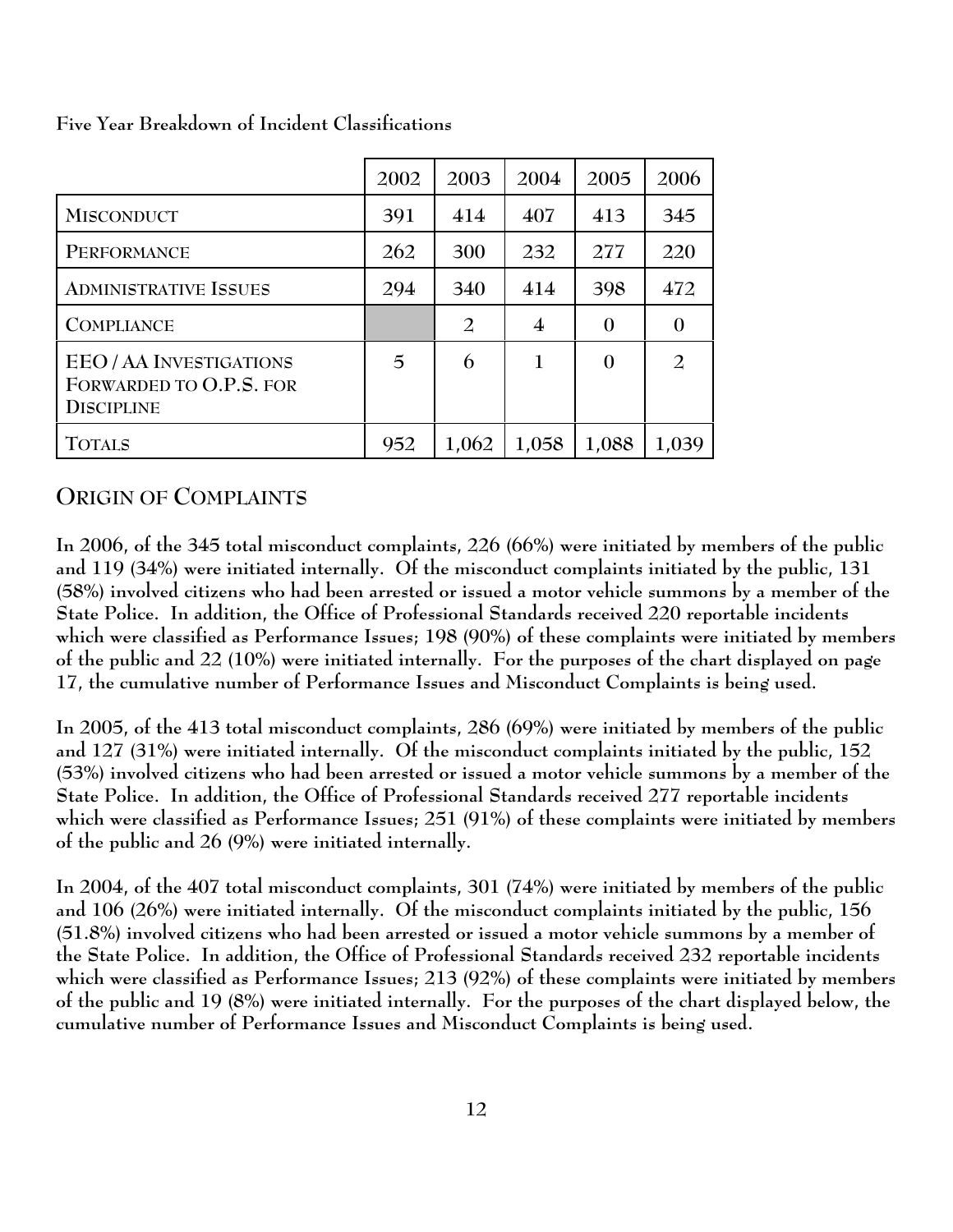**In 2003, of the 414 misconduct complaints received, 263 (63.5%) were initiated by members of the public and 151 (36.5%) were initiated internally. Of the misconduct complaints initiated by the public, 131 (49.8%) involved citizens who had been arrested or issued a motor vehicle summons by a member of the State Police. In addition, of the 300 reportable incidents classified as Performance Issues, 252 (84%) resulted from citizen complaints and 48 (16%) were initiated internally. For the purposes of the chart displayed below, the cumulative number of Performance Issues and Misconduct Complaints is being used.** 

**In 2002, 262 cases that would have previously been considered Misconduct were classified as Performance Issues. In addition, 391 matters were classified as Misconduct. The total of these two categories, 653 cases, required management intervention on the part of the Division. For the purposes of the chart displayed below, the cumulative number of Performance Issues and Misconduct Complaints is being used. Of the 653 combined cases, 512 (78%) were initiated by the public and 141 (22%) were internally generated.**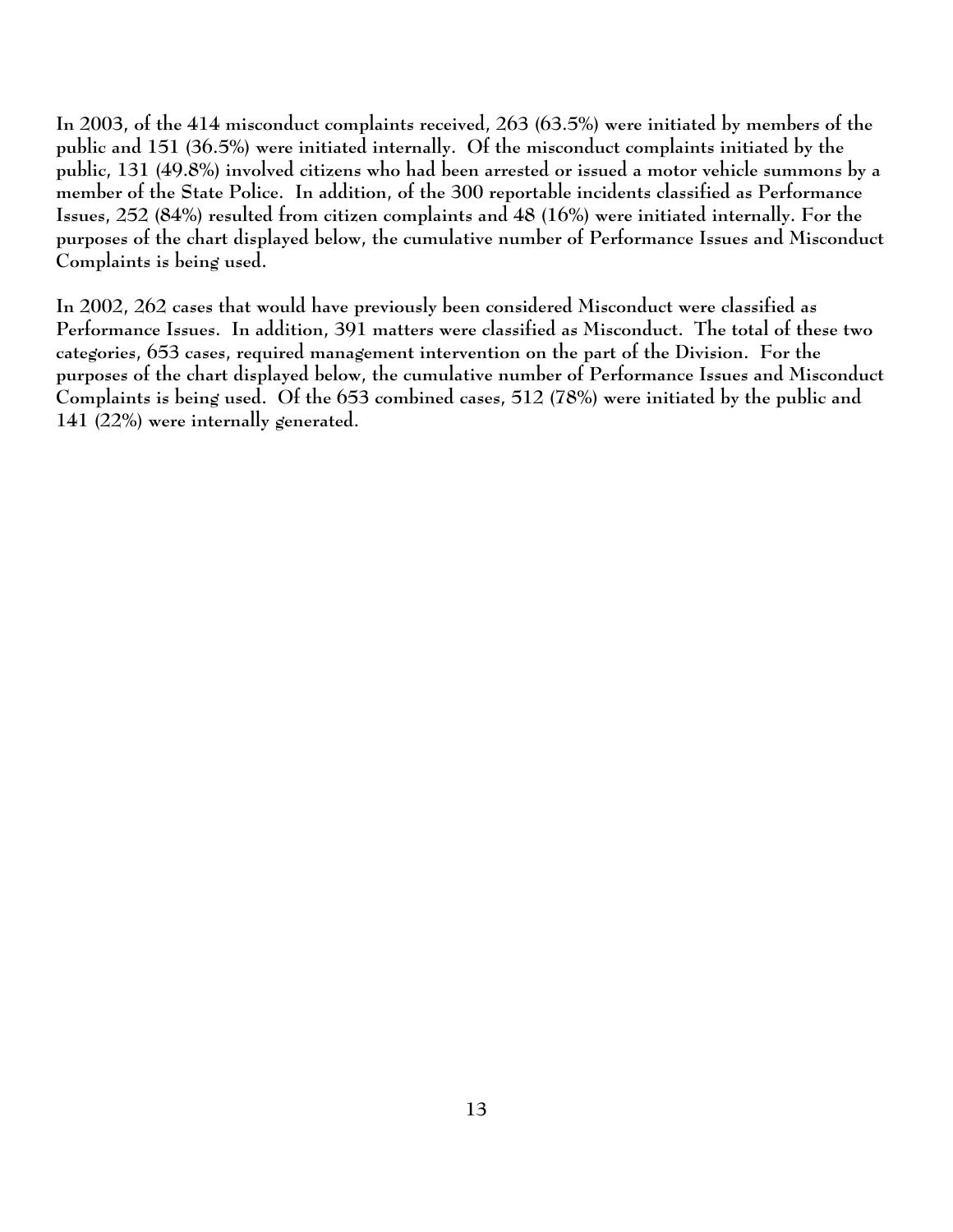## **FIVE YEAR COMPARISON OF COMPLAINTS SOURCES FOR MISCONDUCT AND PERFORMANCE MATTERS**

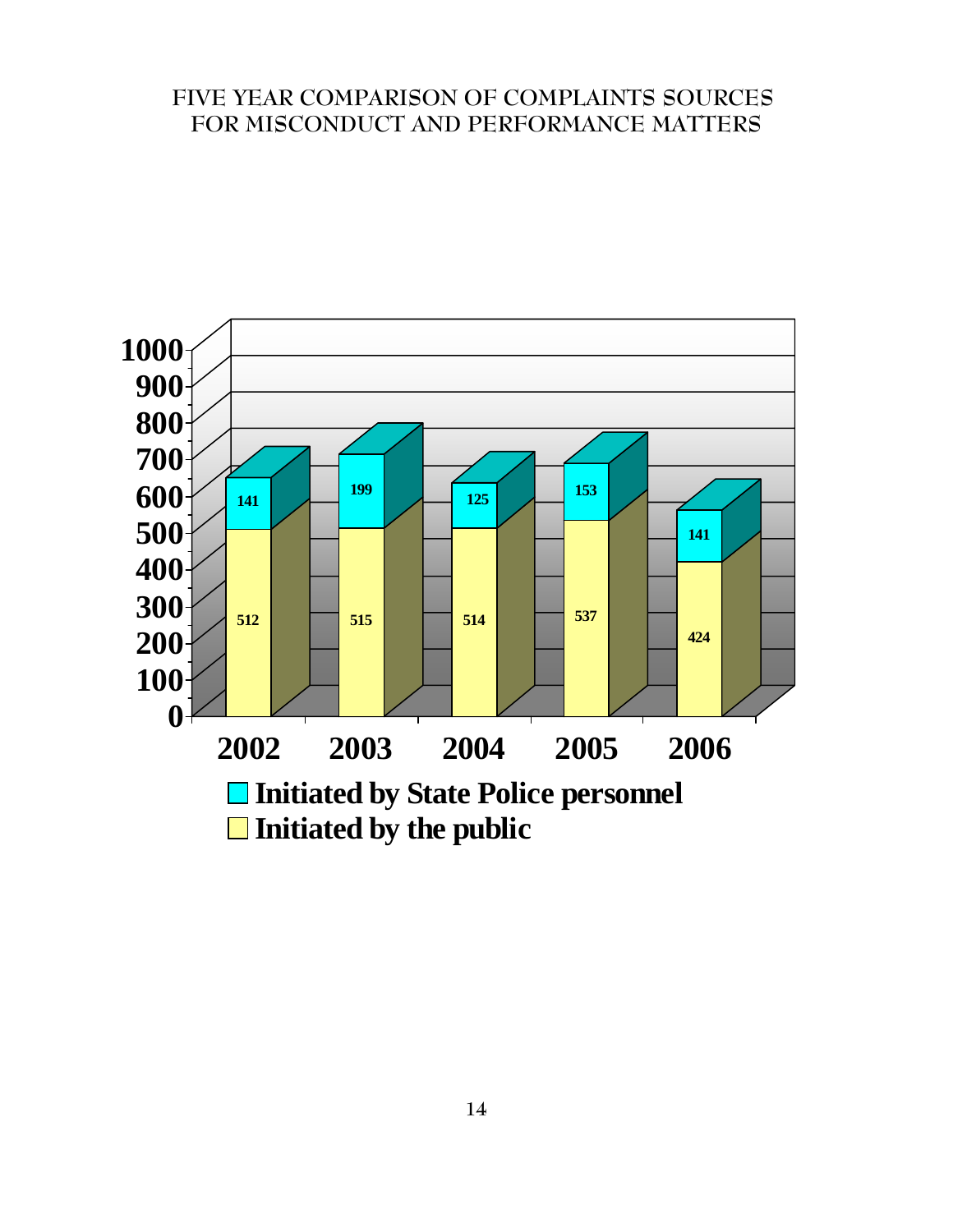## **CRIMINAL PROCEEDINGS INVOLVING DIVISION MEMBERS**

**The Office of Professional Standards investigates all matters where a member of the State Police has become the subject of a criminal proceeding. Criminal proceedings arise in a variety of ways. They can be initiated as a result of an investigation by Office of Professional Standards personnel; they may be the result of state or federal criminal investigations; they may arise from off-duty matters; or they may be the result of counter-complaints filed against a trooper by a defendant after the defendant has been arrested or charged by a trooper. Each matter represented below is the subject of a pending internal investigation.**

**Between January 1, 2006 and December 31, 2006, the following criminal complaints were signed or were pending against members of the Division:**

**LINE OF DUTY: CITIZEN INITIATED CRIMINAL MATTERS**

**On occasion, criminal charges are filed against members of the Division for incidents alleged to have occurred on-duty. Most are filed by individuals (not law enforcement agencies), who were charged with motor vehicle and/or criminal offenses by a member. These cases are reviewed and a determination is made whether the members' actions were within the scope of their official duties and legally defendable.** 

**During 2006, there were no criminal charges filed by citizens against members while performing their official duties.**

**ON-DUTY CONDUCT: STATE POLICE OR OTHER LAW ENFORCEMENT AGENCY INITIATED PROCEEDINGS**

**In some cases, members were criminally charged for on-duty conduct by the State Police or other law enforcement agency and/or there was a finding that the member's behavior fell outside the scope of the member's official duties.**

**During 2006, the following are cases in which criminal charges were brought against members by the State Police or other law enforcement agencies.**

**A member was charged with the illegal possession and distribution of CDS and other related charges. The member plead guilty and was terminated.**

**A member was charged with gambling, money laundering and other related charges. The member plead guilty and was terminated.**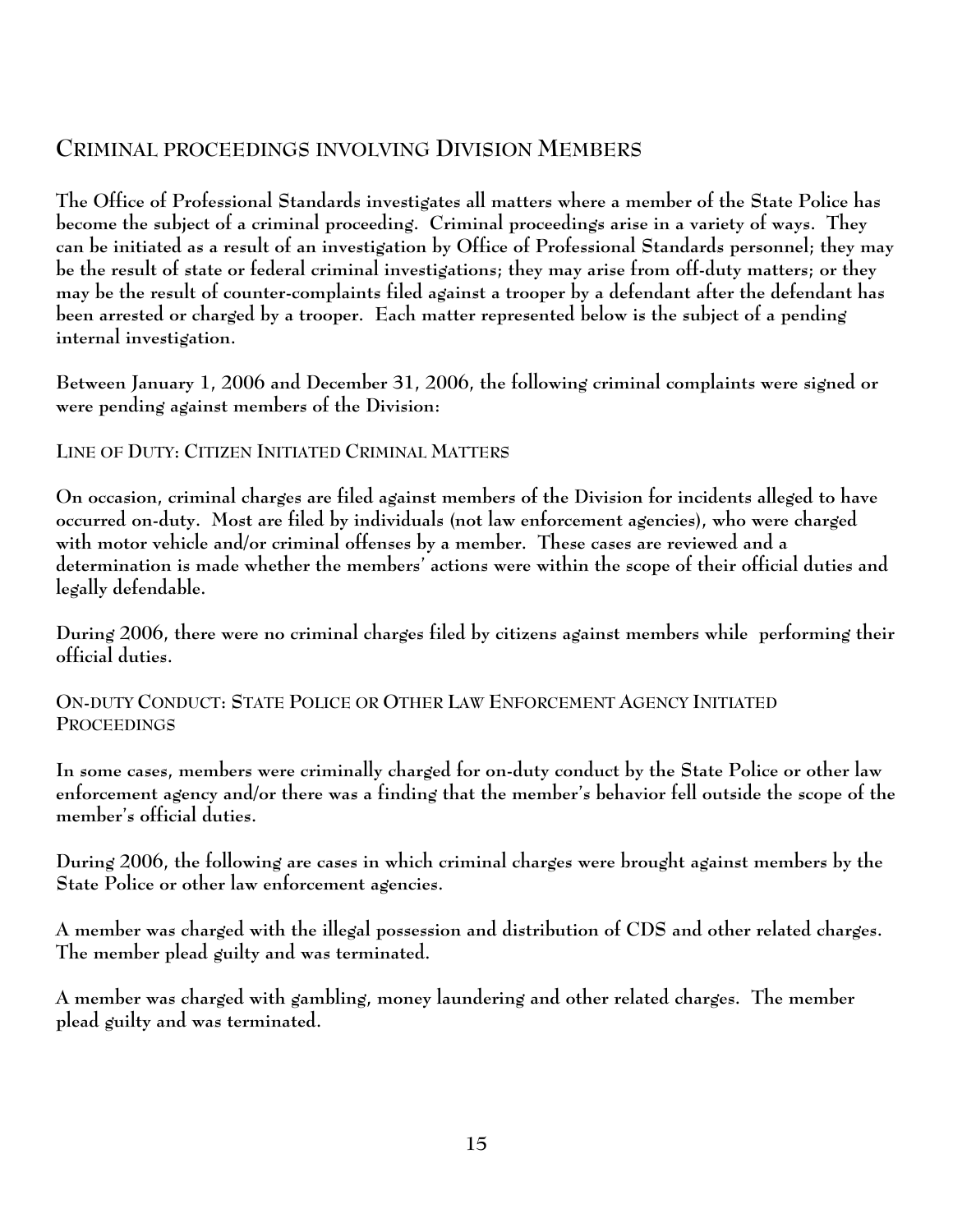#### **OFF-DUTY CONDUCT**

**These cases represent criminal or disorderly persons offenses filed against Division members acting in an off-duty capacity and not related in any way to the performance of their State Police duties. During 2006, the following off-duty incidents were investigated:**

> **Members were charged with Harassment and/or Simple Assault (Domestic Violence). These charges are pending a judicial hearing.**

**Member was charged theft and other related charges. The charges are pending a judicial hearing.**

**Member was charged with invasion of privacy. The member plead guilty and resigned.**

**Member was charged with Official Misconduct and Forgery. The member plead guilty and was terminated.**

**Member was charged with leaving the scene of a serious motor vehicle accident. The member plead guilty and was terminated.**

**Member was charged with extortion and other related charges. The member plead guilty and was terminated.**

**Although some of the above criminal charges have been judicially dismissed, the troopers involved may still face Division administrative charges.**

#### **ASSIGNMENT OF INVESTIGATIONS**

**Of the 345 misconduct cases assigned in 2006, 322 were assigned to Internal Affairs Bureau investigators, 12 were referred to the Office of State Police Affairs for investigation, and 11 were assigned to other State Police supervisory personnel for investigation.**

#### **ALLEGATIONS AND OUTCOMES**

**All complaints are categorized based on the alleged offense. As of September 1, 2000, completed investigations, upon review by the Superintendent, are determined to have one of the following four dispositions:**

**SUBSTANTIATED : an allegation is determined to be "substantiated" if a preponderance of the evidence shows a member violated State Police rules,**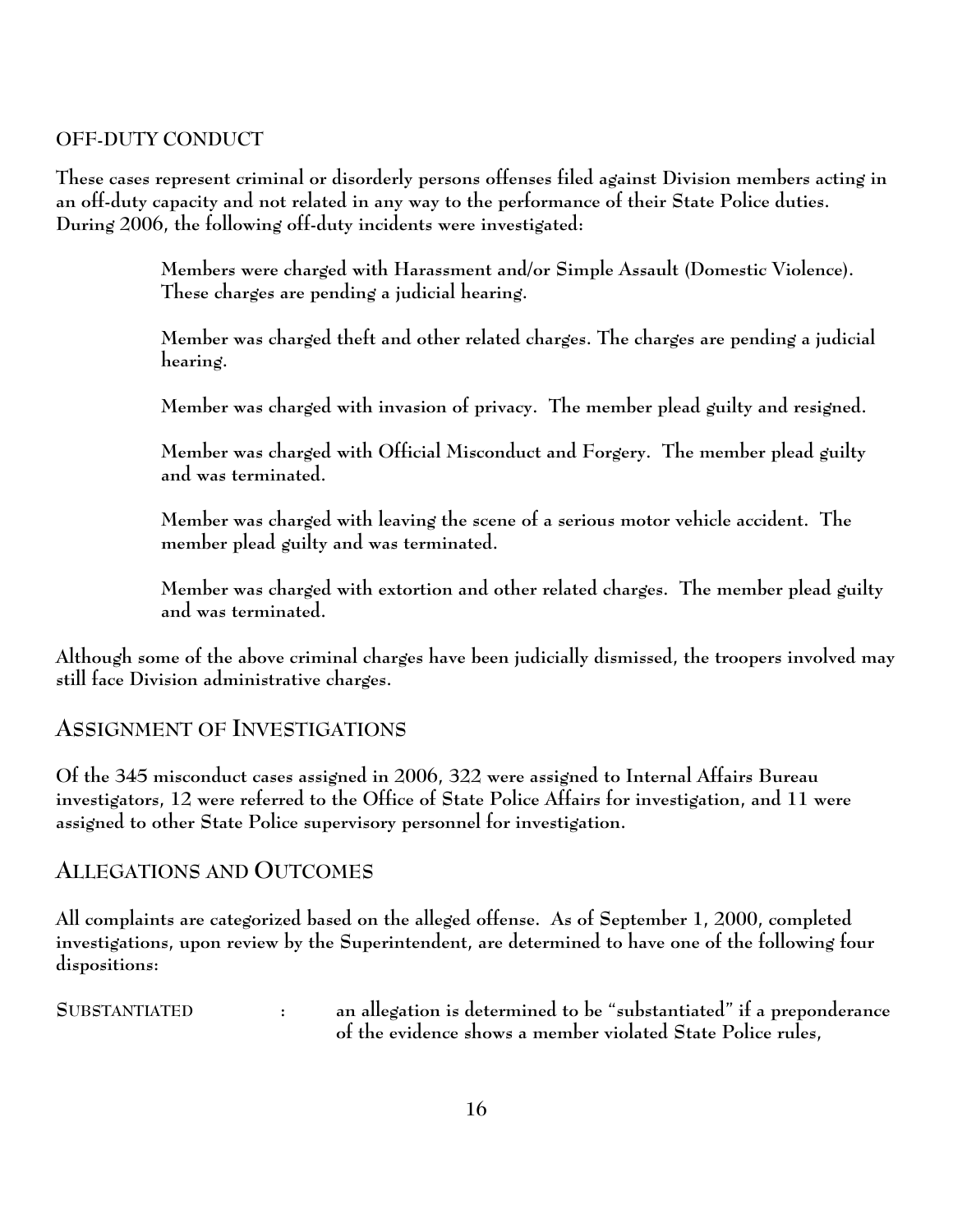|                              |                | regulations, protocols, standing operating procedures, directives, or<br>training                                                                                                                                                          |
|------------------------------|----------------|--------------------------------------------------------------------------------------------------------------------------------------------------------------------------------------------------------------------------------------------|
| <b>UNFOUNDED</b>             | $\ddot{\cdot}$ | an allegation is determined to be "unfounded" if a preponderance of<br>the evidence shows that the alleged misconduct did not occur.                                                                                                       |
| <b>EXONERATED</b>            | $\ddot{\cdot}$ | an allegation is determined to be "exonerated" if a preponderance of<br>the evidence shows the alleged conduct did occur but did not violate<br>State Police rules, regulations, standing operating procedures,<br>directives or training. |
| <b>INSUFFICIENT EVIDENCE</b> |                | an allegation is determined to be "insufficient evidence" where there<br>is insufficient evidence to decide whether the alleged act occurred.                                                                                              |

## **CASES COMPLETED IN 2006**

**Of the 406 investigations completed in 2006, 283 (70%) were the result of citizen complaints. Of these cases, 48 (17%) resulted in substantiated primary or secondary allegations.**

**Of the 406 internal investigations completed in 2006, 123 (30%) were the result of internally generated complaints. Of these cases, 76 (62%) resulted in substantiated primary or secondary allegations.**

**Of the 406 completed investigations in 2006, 124 (31%) resulted in a substantiated original allegation or secondary allegations.**

**The total of 406 completed investigations included 2 (0.5%) from 2002, 7 (1.5%) from 2003, 20 (5%) from 2004, 211 (52%) from 2005 and 166 (41%) from 2006.**

**The table below represents case level findings and actions taken for the 406 cases closed in 2006. Cases were classified according to the most serious allegation in that case, and the disciplinary action reported is the result of that substantiated allegation. The number of disciplinary actions is commensurate with the number of cases where there were substantiated allegations. Secondary allegations and multiple principals are not addressed in this table.**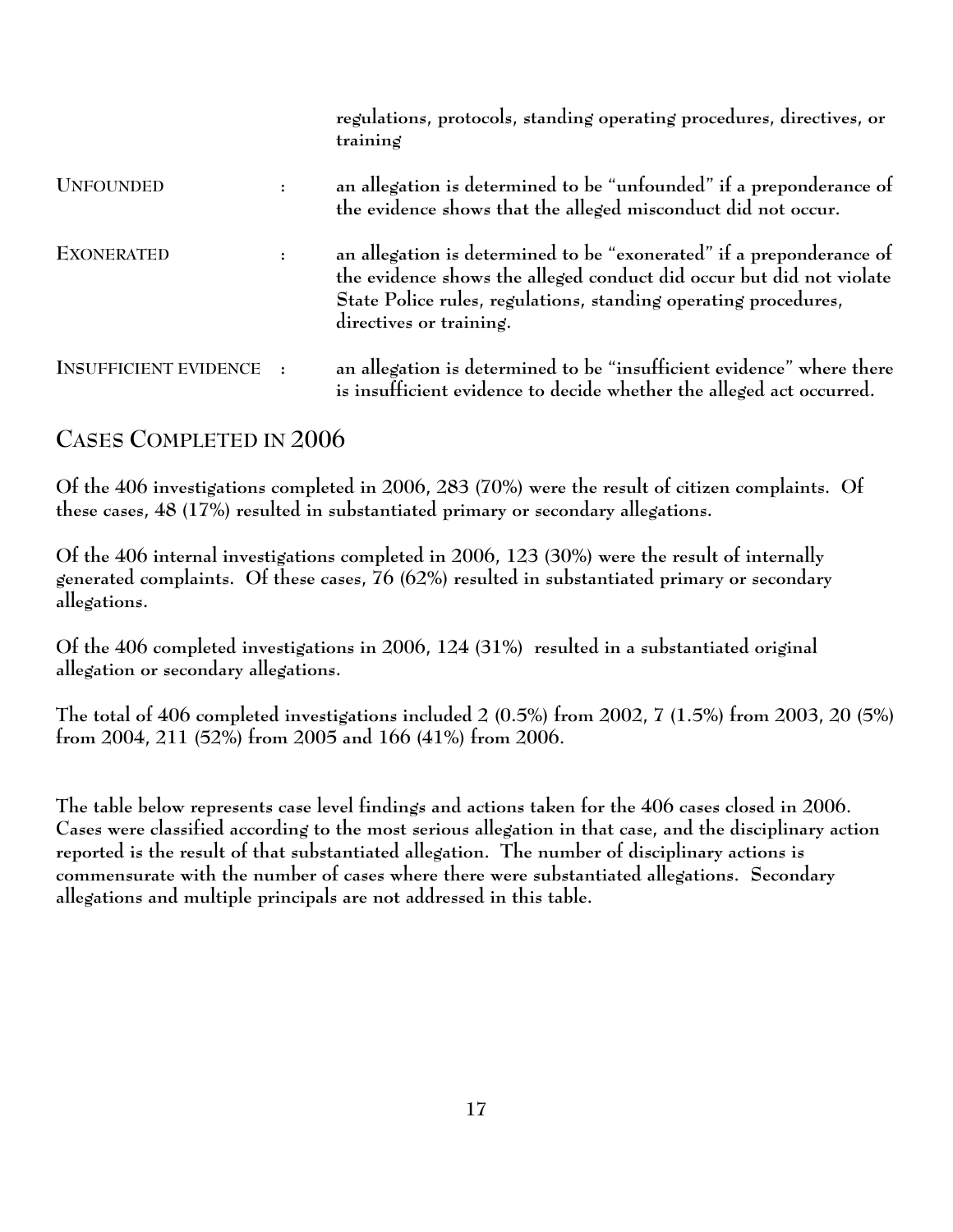#### **SUMMARY OF COMPLETED CASES REPORTING PERIOD: JANUARY 1, 2006 THROUGH DECEMBER 31, 2006**

| Cases Completed by Category in Year 2005 |                                                            |                                 |                                          |                                       |                                |
|------------------------------------------|------------------------------------------------------------|---------------------------------|------------------------------------------|---------------------------------------|--------------------------------|
| Complaint<br>Classification              | Counseling /<br>Counseling<br>Performance Notice<br>Issued | Written<br>Reprimands<br>Issued | Summary<br>Disciplinary<br>Hearings Held | General Disciplinary<br>Hearings Held | No Further Action <sup>2</sup> |
| Improper Search                          | $\mathbf 1$                                                | $\mathbf{1}$                    |                                          |                                       | $\overline{\bf 7}$             |
| Theft                                    | $\overline{a}$                                             |                                 |                                          | $\mathbf 1$                           | $\mathbf 5$                    |
| Assault                                  |                                                            |                                 |                                          |                                       | $\overline{5}$                 |
| <b>Excessive Force</b>                   |                                                            |                                 |                                          |                                       | 44                             |
| Differential<br>Treatment                |                                                            |                                 |                                          |                                       | 85                             |
| Other Harassment                         | $\,1$                                                      |                                 |                                          |                                       | $\mathbf{3}$                   |
| Domestic Violence                        |                                                            | $\overline{\mathbf{4}}$         | $1^3$                                    |                                       | 10                             |
| Drug Violation                           |                                                            |                                 |                                          |                                       |                                |
| Alcohol Violation                        |                                                            |                                 |                                          |                                       |                                |
| Failure to Perform<br>Duty               | 3                                                          | $\mathbf 5$                     | 3 <sup>4</sup>                           | $2^5$                                 | $\mathbf{9}$                   |
| Driving Violation                        |                                                            |                                 |                                          |                                       | $\mathbf{3}$                   |
| Attitude and<br>Demeanor                 | $\overline{a}$                                             | $\sqrt{2}$                      |                                          |                                       | $\mathbf{Q}$                   |
| Admin. Violations                        | $\bf 4$                                                    | 21                              | $\,1$                                    | $5^6\,$                               | 14                             |
| Other                                    | 10                                                         | $15^7$                          | $18^8$                                   | $4^9$                                 | 106                            |
| <b>TOTALS</b>                            | 23                                                         | 48                              | 23                                       | 12                                    | 300                            |

**2 Includes cases closed as Insufficient Evidence, Unsubstantiated, Unfounded, Exonerated and Administratively Closed.**

**3 One member retired prior to the imposition of discipline.**

**4 One member was terminated as a result of discipline.**

**5 Two members retired prior to the imposition of discipline.** 

**6 Three members retired prior to the imposition of discipline.**

**7 Two members retired prior to the imposition of discipline.** 

**8 Six members were terminated as a result of discipline and two members retired prior to the imposition of discipline.**

**9 One member was terminated as a result of discipline.**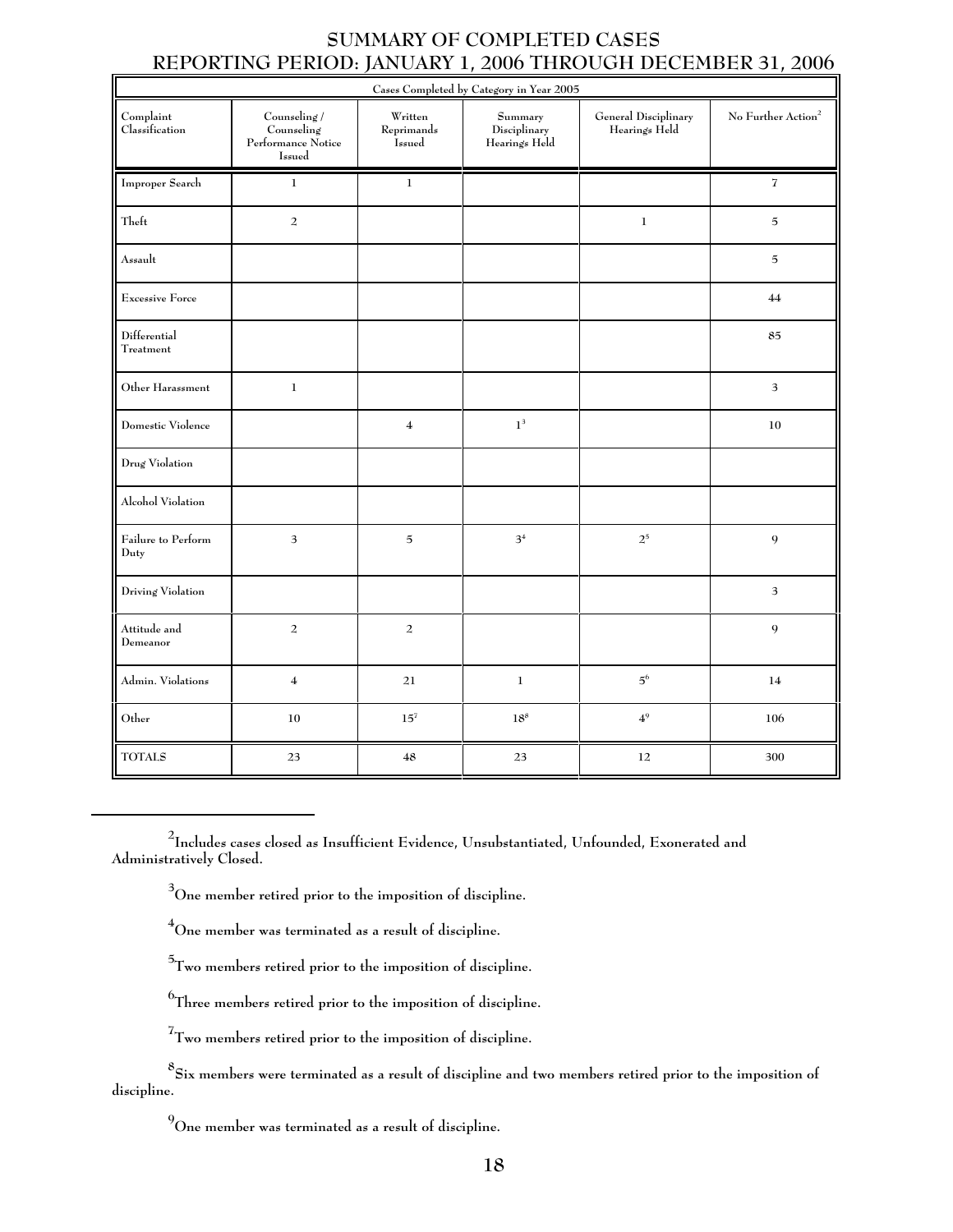## **MISCONDUCT INVESTIGATIONS OPENED IN 2006**

**There were 345 misconduct investigations opened in 2006. The following paragraphs report the status of these cases as of December 31, 2006. Of these cases, 226 were initiated as the result of citizen complaints and 119 cases were opened because of complaints made by State Police supervisors or other members.** 

**Of the 226 citizen initiated investigations, 104 (36%) remain active, 22 (8%) are in the review process or pending discipline, 76 (34%) have been completed, and 24 (8%) have been suspended pending court action or other administrative action. Of the 76 completed, 18 (24%) resulted in substantiated primary or secondary allegations.**

**Of the 119 complaints initiated by State Police supervisors or members, 31 (26%) remain active, 21 (18%) are in the review process or pending discipline, 58 (49%) have been completed, and 9 (7%) have been suspended pending court action or other administrative action. Of the 58 completed, 37 (64%) resulted in substantiated primary or secondary allegations.**

## **SUMMARY OF NEW COMPLAINTS**

**The following table summarizes the total number of complaints received by the Office of Professional Standards during the year 2006 that resulted in Internal Investigations, the origin of the complaints, the total number of Principals (members of the Division who have been identified as the subjects of the investigations), and the general categories of the allegations. The right side summarizes the adjudication of cases by category that occurred during the year 2006, which includes complaints from 2006 and earlier:**

**Please refer to the tables on the following page.<sup>10</sup>**

**<sup>10</sup>Note: The intake and disposition of complaints is an ongoing process. During investigations, matters may be reclassified. During the year, the Division also reports case data to the federal monitors as well as to the Office of the Attorney General which each publish case data. Due to the fluid nature of the handling of these matters, slight numerical differences may exist if the reports are compared.**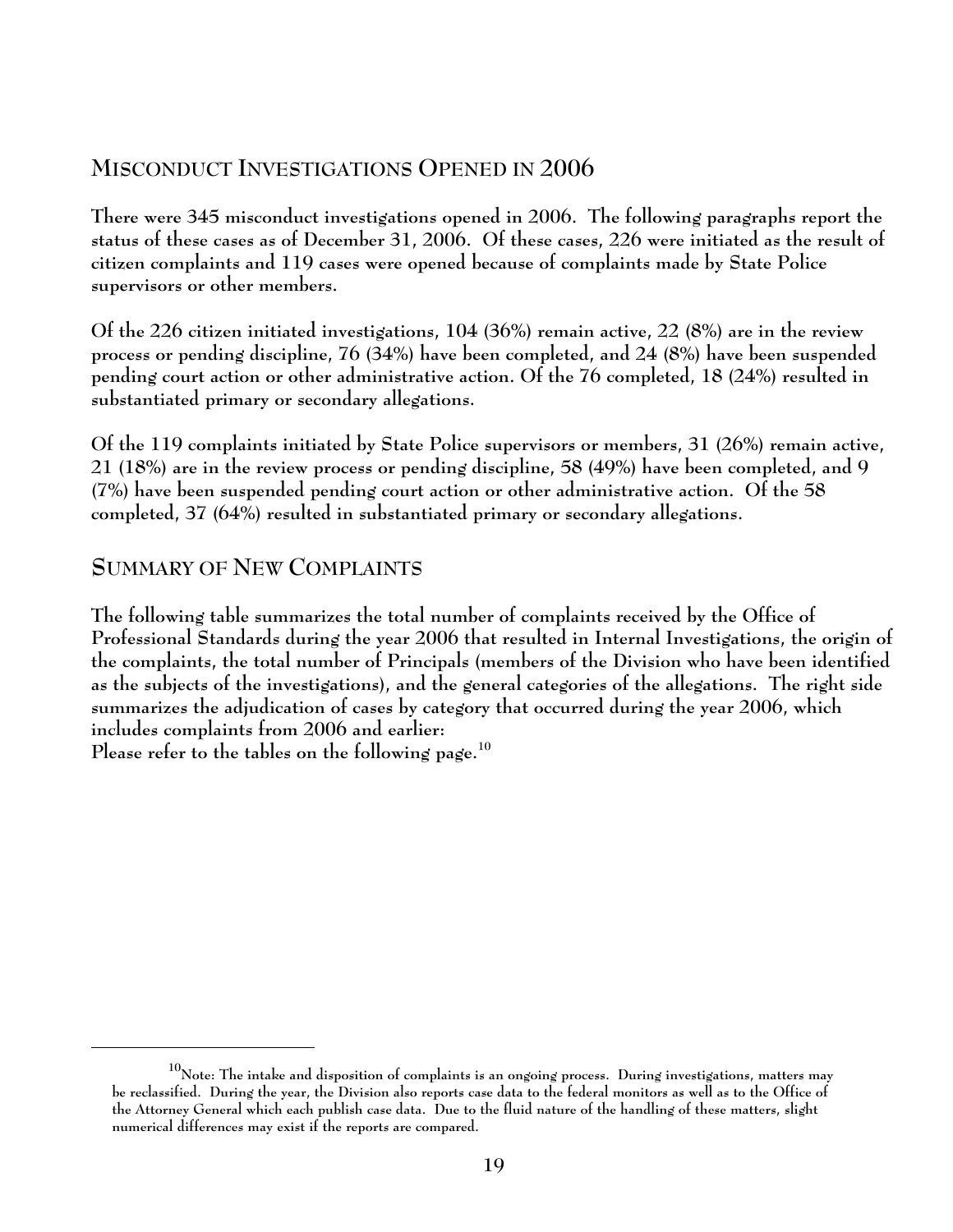### **SUMMARY OF NEW COMPLAINTS REPORTING PERIOD: JANUARY 1, 2006 THROUGH DECEMBER 31, 2006**

| 2006 Cases Received by Category for Internal Investigation |                         |                                  |                  |  |
|------------------------------------------------------------|-------------------------|----------------------------------|------------------|--|
| Complaint<br>Classification                                | Origin                  | Principals<br>(Involved Members) |                  |  |
|                                                            | Public                  | SP                               |                  |  |
| Improper Search                                            | $\overline{a}$          | $\mathbf{0}$                     | $\overline{a}$   |  |
| Theft                                                      | $\overline{a}$          | $\overline{a}$                   | $\overline{I}$   |  |
| Assault                                                    | $\mathbf{1}$            | $\boldsymbol{0}$                 | $\mathbf{1}$     |  |
| <b>Excessive Force</b>                                     | 31                      | $\mathbf{1}$                     | 79               |  |
| Differential Treatment                                     | 78                      | $\boldsymbol{0}$                 | 98               |  |
| Other Harassment                                           | $\overline{a}$          | $\mathbf{1}$                     | 6                |  |
| Domestic Violence                                          | $\overline{a}$          | 9                                | 13               |  |
| Drug Violation                                             | $\boldsymbol{0}$        | $\boldsymbol{0}$                 | $\boldsymbol{0}$ |  |
| Alcohol Violation                                          | $\boldsymbol{0}$        | $\boldsymbol{0}$                 | $\boldsymbol{0}$ |  |
| Failure to Perform<br>Duty                                 | $\overline{\mathbf{4}}$ | 11                               | 19               |  |
| Driving Violation                                          | $\mathbf{1}$            | 6                                | $\overline{I}$   |  |
| Attitude and Demeanor                                      | 19                      | $\boldsymbol{0}$                 | 21               |  |
| Admin. Violations                                          | 4                       | 46                               | 66               |  |
| Other                                                      | 80                      | 43                               | 185              |  |
| <b>TOTALS</b>                                              | 226                     | 119                              | 504              |  |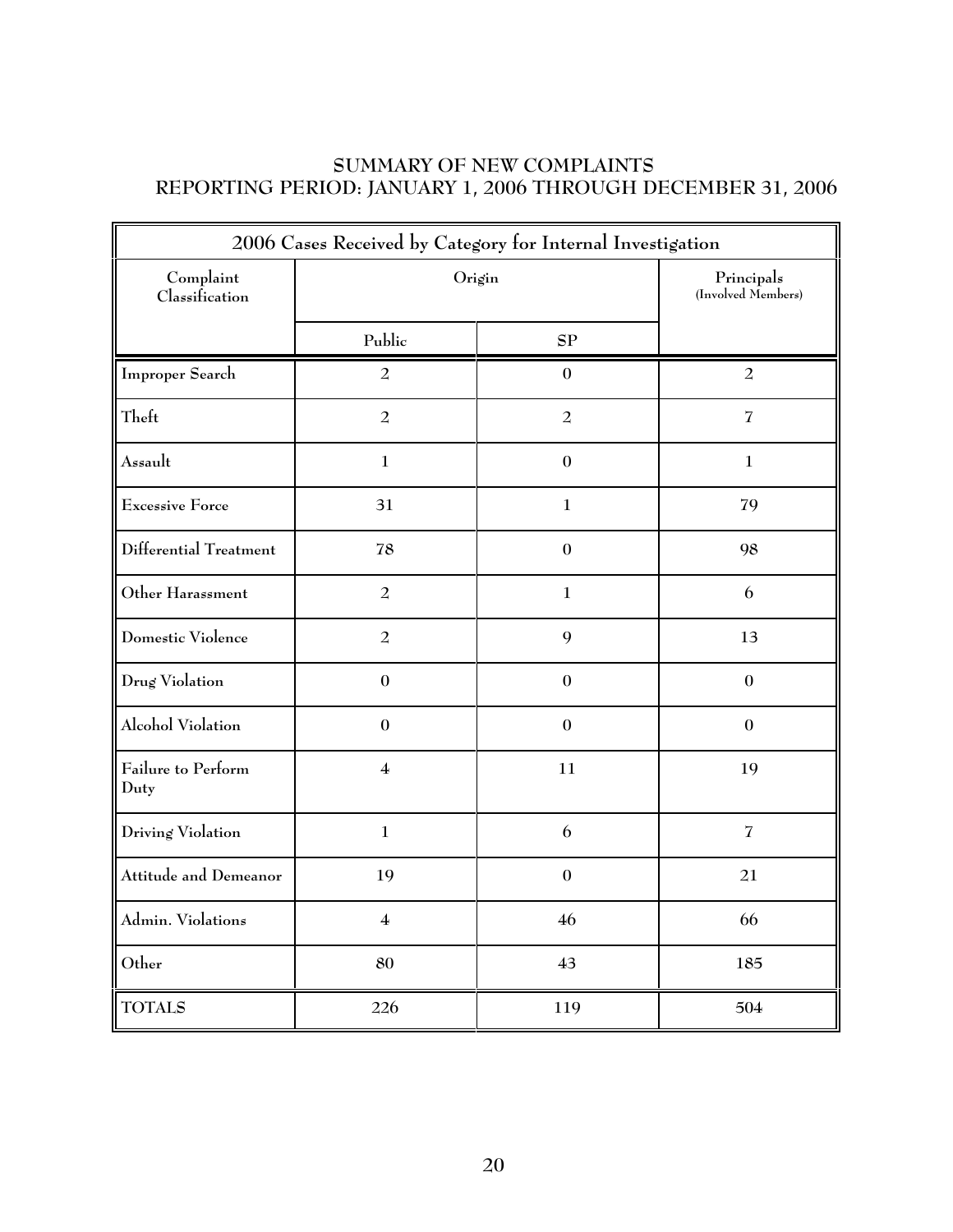## **COMPLETED DISCIPLINE**

**The State Police disciplinary system provides for three formal dispositions of substantiated violations of Rules and Regulations. They are:**

| <b>GENERAL DISCIPLINARY HEARING</b> | may result in termination, suspension of any<br>duration imposed by the Superintendent, and/or a<br>reduction in rank and/or grade |
|-------------------------------------|------------------------------------------------------------------------------------------------------------------------------------|
| <b>SUMMARY DISCIPLINARY HEARING</b> | may result in a suspension of up to 30 days                                                                                        |
| <b>MINOR DISCIPLINE</b>             | may result in a suspension of up to 5 days                                                                                         |

## **SYNOPSIS OF MAJOR DISCIPLINE**

**The following is a synopsis of discipline imposed as a result of General Disciplinary Hearings convened during the calendar year 200611:**

**Member plead guilty to acting to his personal discredit and to the discredit of the Division by entering a retail store while on authorized duty leave and exercised control over retail merchandise without purchasing same. Member was suspended for 365 days.**

**Member plead guilty to acting to his personal discredit and to the discredit of the Division by creating a fictitious official document and failing to respond to municipal ordinance violations for dog licensing and registration violations. Member was suspended for 60 days.**

**Member plead guilty to acting to his personal discredit and to the discredit of the Division by creating an intentional false report, acting in an inappropriate manner towards another member of the Division, disobeying a direct order and failure to take appropriate police action. The member was suspended for 60 days.**

**Member plead guilty to acting to his personal discredit and to the discredit of the Division by engaging in conspiracy to commit extortion. Member plead guilty in federal court. The member was terminated.**

**Member plead guilty to acting to his personal discredit and to the discredit of the Division by engaging in an illegal gambling enterprise. Member plead guilty in NJ Superior Court. Member was terminated.**

**<sup>11 7</sup> Members retired/resigned prior to scheduled disciplinary hearings.**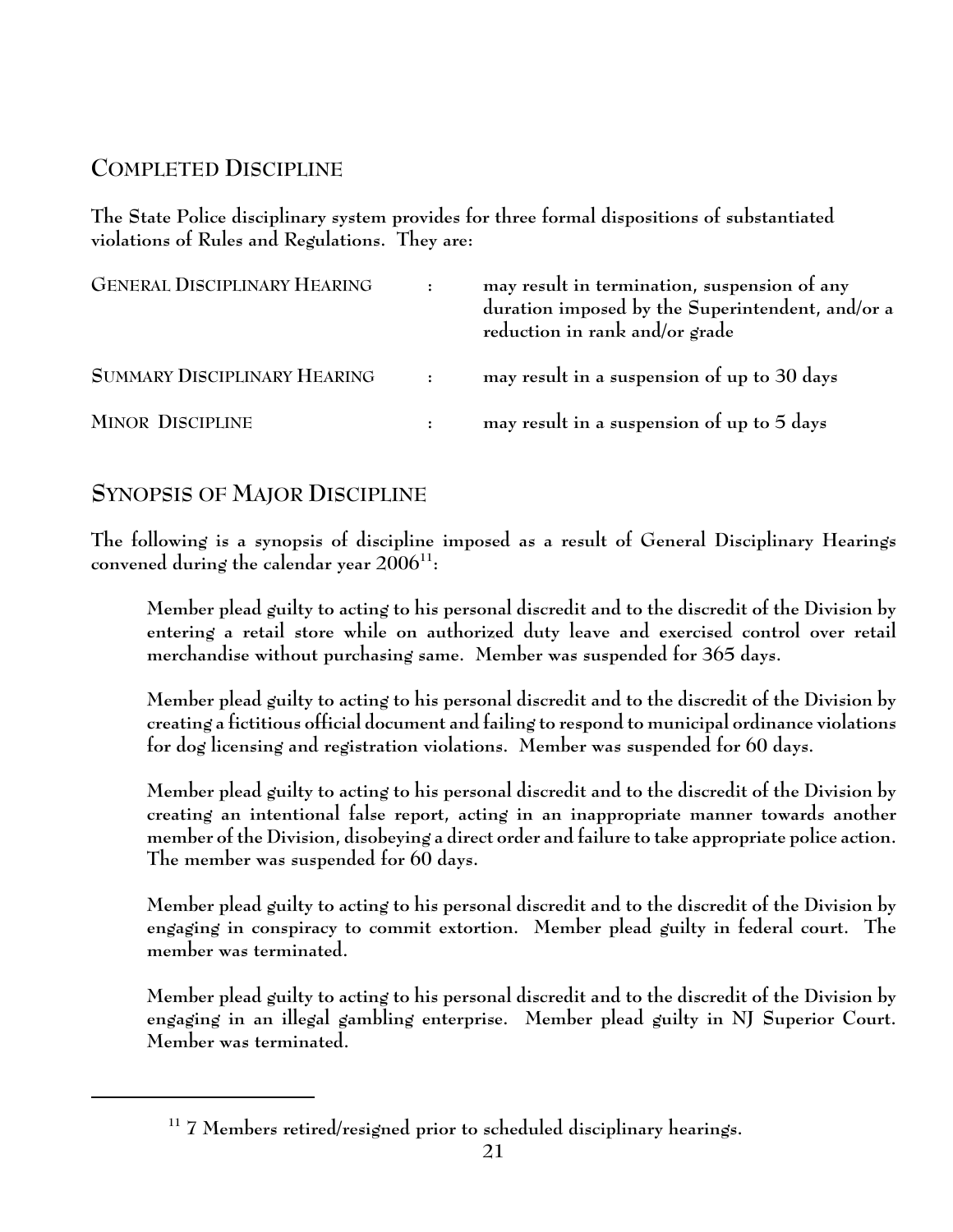**Member plead guilty to acting to his personal discredit and to the discredit of the Division by engaging in an illegal counterfeit check scheme. Member plead guilty in NJ Superior Court. Member was terminated.**

**Member plead guilty to acting to his personal discredit and to the discredit of the Division by surreptitiously photographing a woman while engaged in a sex act. The member plead guilty in NJ Superior Court. The member resigned from the Division.**

**Member plead guilty to acting to his personal discredit and to the discredit of the Division by engaging in the illegal sale and possession of CDS. The member plead guilty in NJ Superior Court. The member was terminated.**

**Member plead guilty to acting to his personal discredit and to the discredit of the Division by leaving the scene of a serious motor vehicle accident with injuries while on authorized duty leave. The member plead guilty in NJ Superior Court. The member was terminated.**

**The following is a synopsis of discipline imposed as a result of Summary Disciplinary Hearings convened during the calendar year 2006:**

**Member was found guilty of acting to his personal discredit and to the discredit of the Division by becoming involved in an altercation with another motorist while on authorized duty leave, and failing to notify the Division of the incident. The member was suspended for 10 days.** 

**Member was found guilty of acting to his personal discredit and to the discredit of the Division by wearing an inappropriate article of clothing while on authorized duty leave. The member was suspended for 30 days.**

**Member plead guilty to acting to his personal discredit and to the discredit of the Division by abusing his sick leave. Member was suspended for 20 days.** 

**Member plead guilty to acting to his personal discredit and to the discredit of the Division by acting in an inappropriate manner with a female while in a bar, while on authorized duty leave. The member was suspended for 10 days.**

**Member plead guilty to acting to his personal discredit and to the discredit of the Division by providing false information to a county surrogate's office, while on authorized duty leave. The member was suspended for 6 days.** 

**Member plead guilty to acting to his personal discredit and to the discredit of the Division by leaving his post without permission and creating a false report. The member was suspended for 6 days.**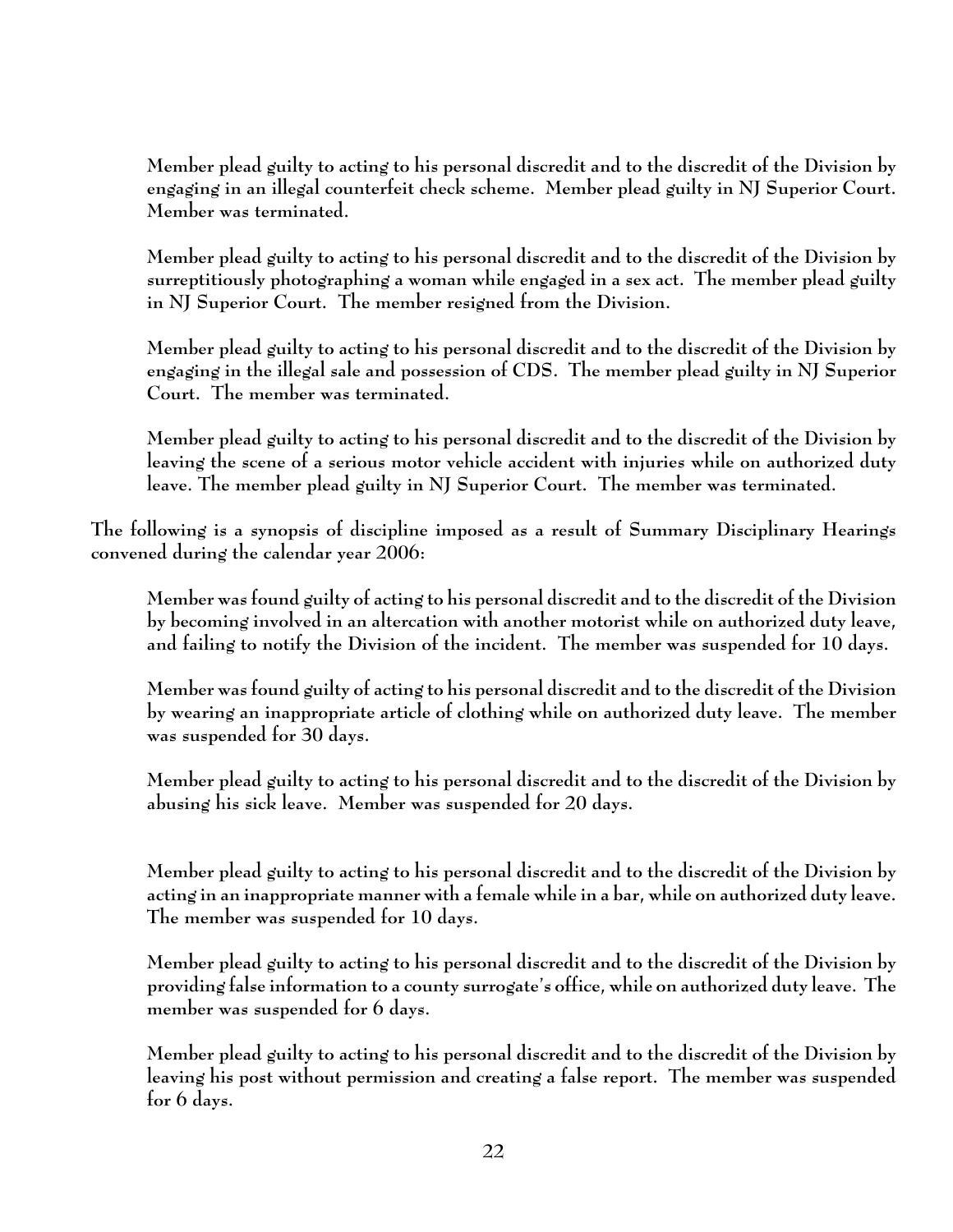**Member plead guilty to acting to his personal discredit and to the discredit of the Division by failing to safeguard division equipment and failing to notify the division of matters to which the division would take cognizance. The member was suspended for 10 days.** 

**Member plead guilty to acting to his personal discredit and to the discredit of the Division by failing to perform duty and conflict of interest. The member was suspended for 14 days.** 

**Member plead guilty to acting to his personal discredit and to the discredit of the Division by leaving his post without permission, creating a false report, and disobeying a direct order. The member was suspended for 10 days.** 

**Member plead guilty to acting to his personal discredit and to the discredit of the Division for his failure to take the appropriate police action and false reports. The member was suspended for 15 days.** 

**Member plead guilty to acting to his personal discredit and to the discredit of the Division by making inappropriate comments while on authorized duty leave, in the residence of another member while intoxicated. The member was suspended for 10 days.** 

**Member plead guilty to acting to his personal discredit and to the discredit of the Division by becoming involved in a physical altercation while on authorized duty leave. The member was suspended for 6 days.** 

**Member plead guilty to acting to his personal discredit and to the discredit of the Division by disobeying a direct order. The member was suspended for 10 days.** 

## **SYNOPSIS OF MINOR DISCIPLINE**

**In addition to disciplinary hearings, during the year 2006, there were 65 Written Reprimands issued by the Superintendent for a variety of offenses. These include suspensions from 0 to 5 days. The following is a synopsis of Written Reprimands12 issued by the Superintendent:**

**Failure to safeguard Division property (NJSP identification cards/billfold)**

**Failure to obey direct written order and logging false information on a patrol chart.**

**For unprofessional attitude and demeanor displayed during a motor vehicle stop.**

**Failure to notify Division of information of information to which it takes cognizance.** 

**<sup>12</sup>Some issued Written Reprimands encompass multiple violations.**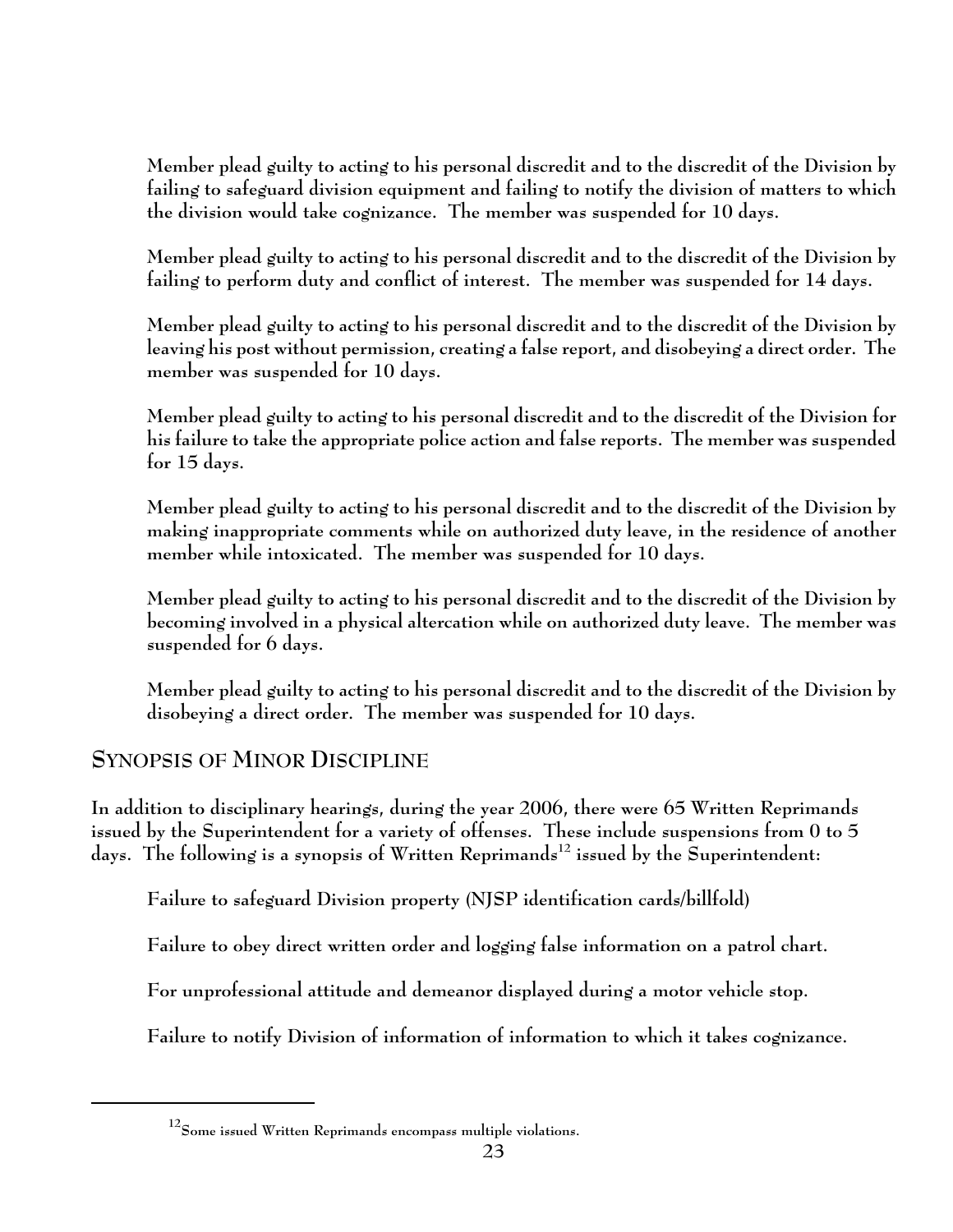**Failure to promptly report off-duty troop car accident.**

**Questionable conduct displayed off duty.**

**Questionable conduct displayed on duty and bringing personal discredit to the Division.** 

**Supervising squad members in a culpable inefficient manner and for failure to activate MVR.**

**Failing to obey a direct written order.** 

**Failing to obey a direct verbal and written order.** 

**Questionable conduct off duty and inappropriate behavior towards another enlisted member.**

**Culpable inefficiency regarding an improper search.**

**Violation of the Attorney General's Plain Language Ethics Guide.**

**Questionable conduct off-duty and associating with an individual of questionable character.**

**Failure to Call in MV Stop and document MV Stop on Patrol Chart.**

**Failure to notify ODU of pursuit and street paralleling during pursuit.**

**Failing to appear in municipal court resulting in lack of prosecution.**

**Questionable conduct on-duty, inappropriate comment to junior member of the Division.**

**Failure to notify citizen of right to file a complaint.**

**Questionable conduct off-duty, inappropriate comments to wife.**

**Failure to properly safeguard Division property. (MVR Tape)**

**Questionable conduct- off duty, failure to repay \$5,000.00 loan** 

**Failure to comply with Division's Pursuit Policy, SOP**

**Questionable Conduct On-Duty. (Collaborating with another student during test)**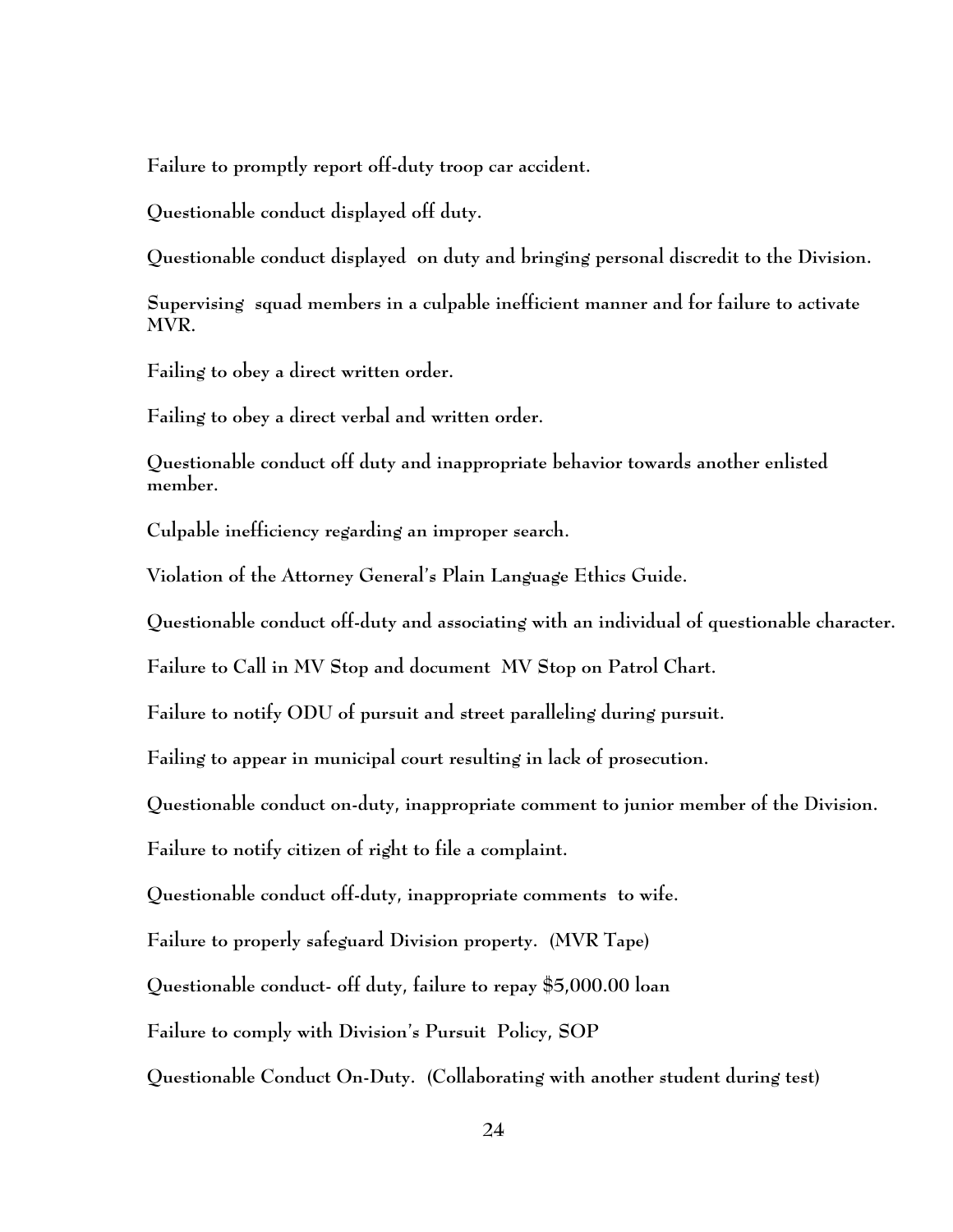**Failing to Appear in Court after receiving legal notice.**

**Failure to properly investigate MV accident.** 

**Failure to properly safeguard Division property. (Portable Radio)**

**Unauthorized Release of Information .**

**Failure to properly safeguard Division property. (Class "A" Hat and hat badge)**

**Entering false or misleading information into any Division book or record.**

**Failure to report alleged misconduct of a Division member.**

**Leaving assigned post without authorization.**

**Failure to notify division of court ordered weapons restriction. Failure to safeguard equipment (service weapon).**

**Failure to call-in stop, activate MVR, and document stop on patrol chart.**

**For Questionable Conduct Off-Duty and Failure to Notify Division.**

**Questionable Conduct Off-Duty. (Inappropriate action towards girlfriend)**

**Failure to Activate Mobile Video Recorder.**

**Failures to Comply with Municipal Ordinances.**

**Failure to Respond to the Scene of a D.V. Incident involving a Division Member in a Timely Manner.**

**Improper prisoner transport, unsafe stop procedures, failure to document on patrol chart.** 

**Providing erroneous information on a report (Written Reprimand)**

**Disobeying a direct order. (Written Reprimand)**

#### **PROSECUTIONS FOR FALSE CITIZEN COMPLAINTS**